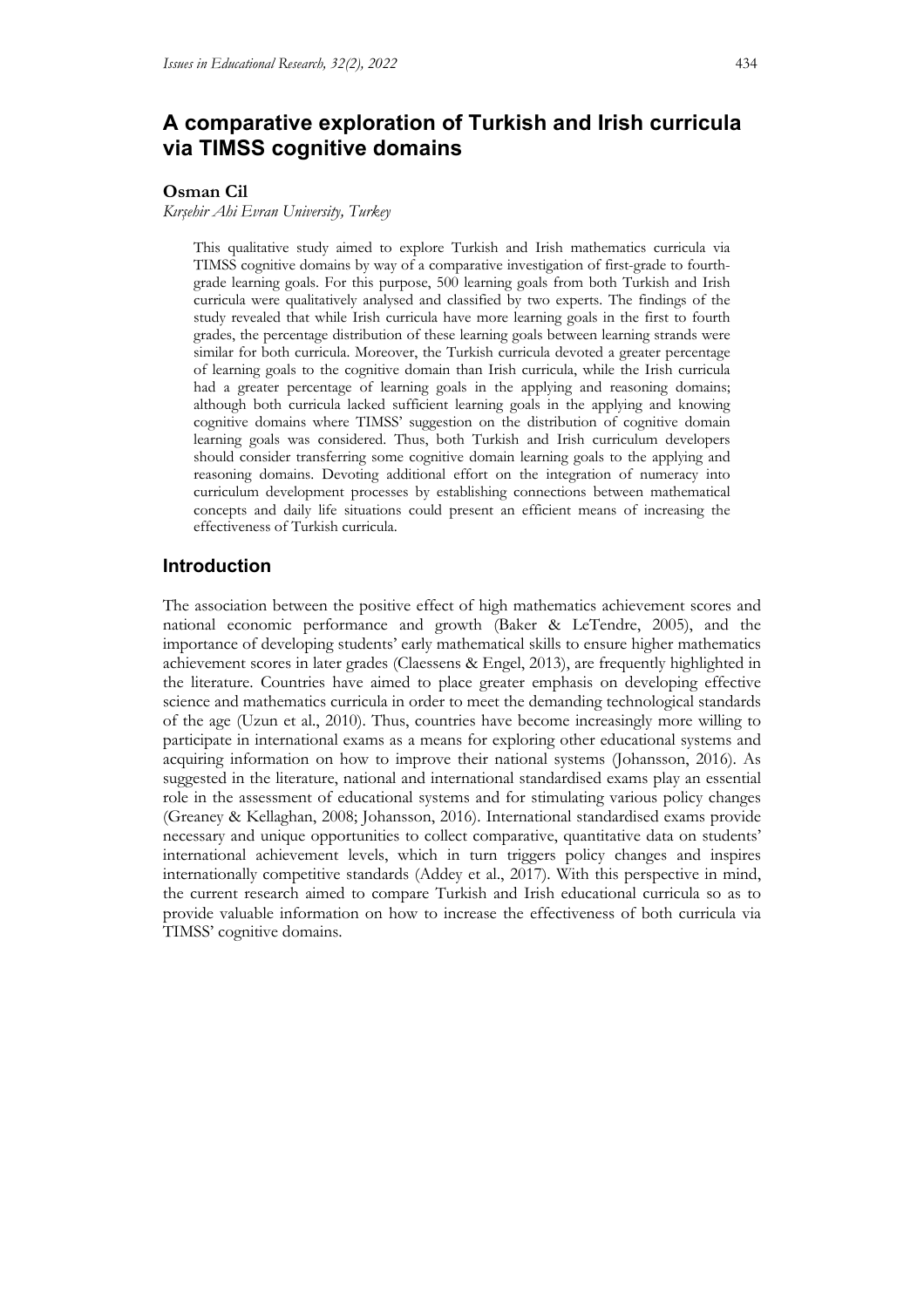Turkey and the Republic of Ireland, like many other countries, share an interest in the TIMSS exams and regularly chose to participate. Turkey participated in the 1999 and 2007 TIMSS exams with only eighth-grade students, but then later added fourth-grade students in 2011, 2015, and 2019 (Milli Eğitim Bakanlığı [Turkish Ministry of National Education], 2020). The Republic of Ireland participated in the 1995, 2015, and 2019 TIMSS exams with both fourth-grade and eighth-grade students, while for the 2011 TIMSS exam only fourth-grade students attended from the Republic of Ireland (Perkins & Clerkin, 2020). While the Turkish fourth-grade students' achieved a mathematics score of 469 in 2011, 483 in 2015, and 523 in 2019, Irish fourth-grade students' scores were 527 in 2011, 547 in 2015, and 548 in 2019. Although both countries' fourth-grade students' mathematics achievement scores were shown to have increased, the Irish fourth-grade students demonstrated significantly higher mathematics skills over the years (Milli Eğitim Bakanlığı [Turkish Ministry of National Education], 2020; Perkins & Clerkin, 2020).

The Turkish educational system is predominantly under the centralised control of the Ministry of National Education, which regulates the pace of education, develops the national curricula, and manages the recruitment of its teachers, as well as being involved in the teaching of candidate and inservice teachers (Topçu et al., 2016). Political issues, international reports, and the results of international exams directed Turkey's Ministry of National Education to implement curriculum changes during the early 2000s. In 2002, the ruling Justice and Development Party declared their intention to implement curriculum changes aimed at elevating the quality of the Turkish educational system (Gür et al., 2012). Reports on the Turkish educational system by the OECD and the World Bank as well as international PISA exam results were cited by the Ministry of National education at the time to explain their desire to integrate some of the suggestions made regarding the curriculum development process in Turkey (Gür et al., 2012).

The desire to enhance the quality of the Turkish educational system triggered some significant changes, and in 2005 the Ministry of National Education updated curricula across the board with new sets of educational approaches. The 2005 Mathematics curriculum was designed around student-centred teaching approaches, promoted active student participation, and aimed to develop students' mathematical reasoning and problem-solving skills (Sezer et al., 2012). Turkey's Ministry of National Education continued to apply adjustments to the mathematics curriculum in 2006, 2009, 2015, 2017, and 2018 (Baş, 2017; İlhan & Aslaner, 2019; Milli Eğitim Bakanlığı [Turkish Ministry of National Education], 2018a) with the aim of increasing the effectiveness of mathematics education in Turkey. Finally, Turkey's *Education Vision for 2023* was announced in 2018 to declare the country's educational goals for the coming 5 years for all stakeholders in Turkey's educational system (Milli Eğitim Bakanlığı [Turkish Ministry of National Education], 2018b).

Like many European countries, the results of the 2009 PISA exam created a shockwave that triggered an appetite for positive change in the Republic of Ireland. In 2011, the Irish Department of Education and Skills introduced significant changes to mathematics education, and created a new *National Literacy and Numeracy Strategy* (Department of Education & Skills, 2011) in response to Irish students' decreasing reading literacy and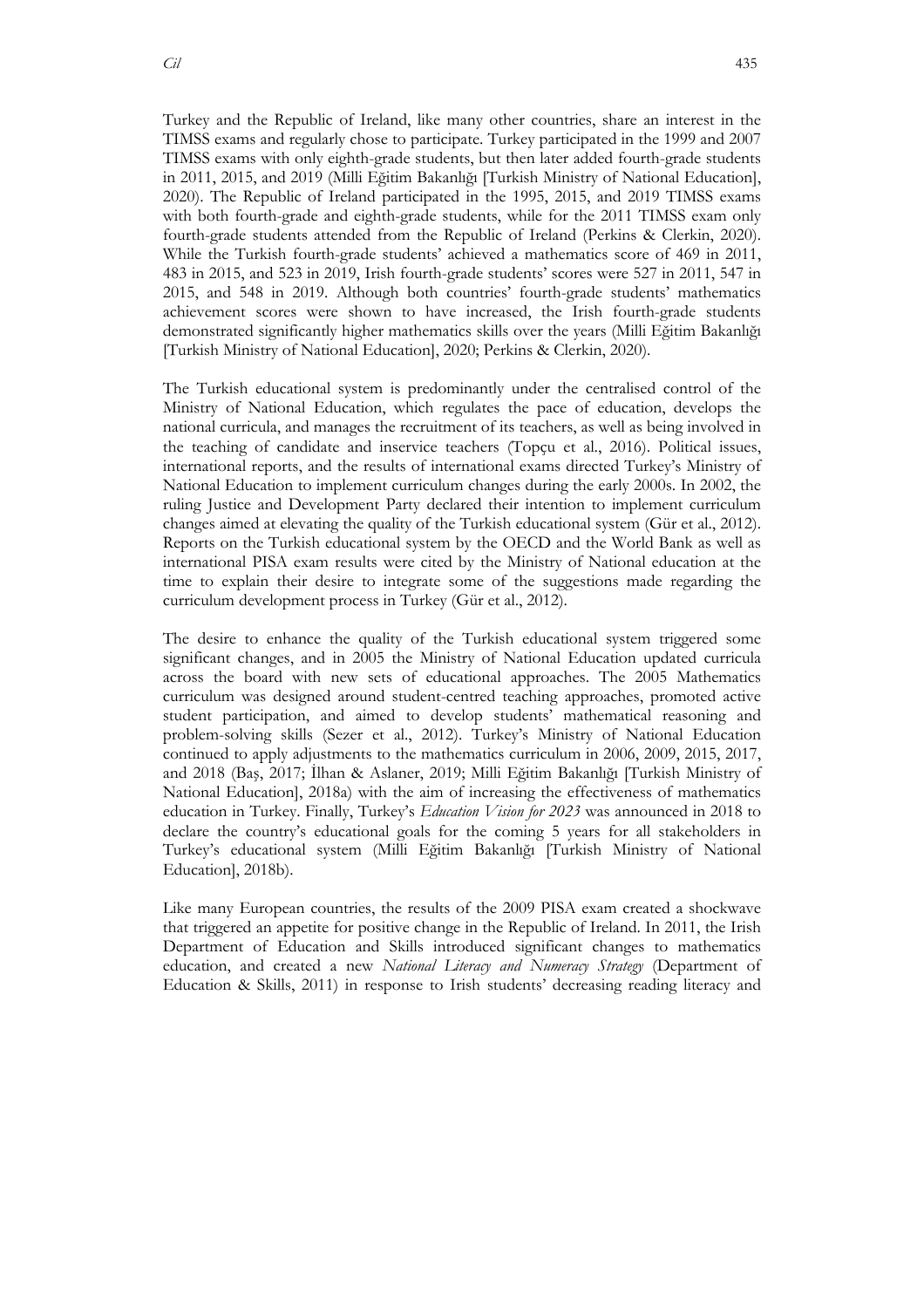mathematics scores in the PISA exam (Clerkin, 2017; Perkins et al., 2012). The strategy was developed around six key components: (1) empowering communities and families on supporting students to develop literacy and numeracy skills; (2) enhancing teachers' and practitioners' professional practices; (3) developing the abilities of school leaders; (4) advancing curriculum effectiveness; (5) supporting low-achieving students on reaching higher performances; and (5) improving the assessment and evaluation process so as to increase students' literacy and numeracy (Department of Education and Skills, 2011). The Irish Department of Education and Skills investigated and reviewed the effect of these critical amendments on the Irish educational system and proposed greater emphasis on raising awareness regarding students' literacy and numeracy skills, taking action to further support parents on helping students, and renewed efforts on strengthening the collaboration between educational stakeholder groups with the aim being to increase students' literacy and numeracy (Department of Education and Skills, 2017).

As Addey et al. (2017) noted, impactful curriculum changes mostly stem from national political pressures, and that this in turn triggers a desire for countries to enhance their students' achievement in international standardised exams. Similarly, both Turkey and the Republic of Ireland implemented widespread educational changes and introduced various adjustments to their mathematics curricula in order to improve their students' mathematics achievement scores. Since then, the results from the past three TIMSS exams has indicated that both Turkish and Irish students' mathematics achievement has consistently increased (Milli Eğitim Bakanlığı [Turkish Ministry of National Education], 2020; Perkins & Clerkin, 2020). With the Turkish Minister for Education's declaration of the importance of Turkish students' achievement in international standardised exams and the Ministry's goal of Turkey becoming among the top 10 countries (Selçuk, 2020), it has become imperative to explore ways to improve Turkish students' mathematics achievement scores in standardised international exams. With this perspective in mind, the researcher aimed to create this comparative study of Turkish and Irish mathematics curricula in order to investigate some of the curricula-related differences, to identify potential factors that could positively affect Turkish students' mathematics achievement levels going forwards.

## **Method**

Fourth-grade Turkish students' TIMSS mathematics achievement results have increased at a consistent rate, and in the 2019 TIMSS exam they scored 523 and therefore above the TIMSS mid-scale point of 500. For the purpose of supporting this momentum, this qualitative study was initiated to provide valuable information regarding the similarities and differences between the Turkish mathematics curriculum and that of the Republic of Ireland. More specifically, the current study aims to provide a comparative exploration of learning goals included in the first to fourth-grade Turkish and Irish mathematics curricula, with its focus on the following research questions: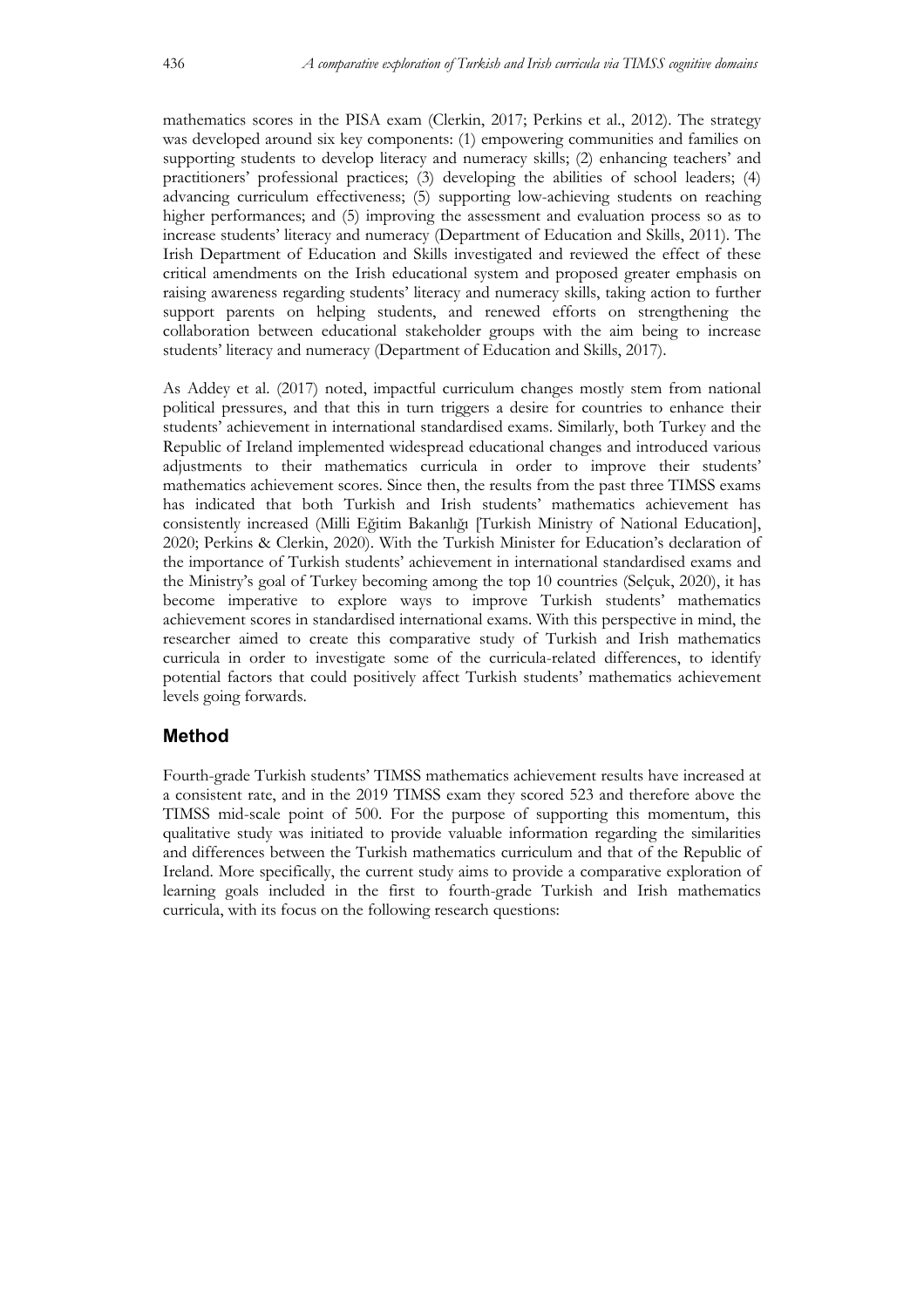- What is the distribution of learning goals for Turkish and Irish mathematics curricula from the first to fourth grades in terms of the TIMMS mathematics cognitive domains?
- What can be revealed from the learning goal differences in terms of the first to fourth grade Turkish and Irish mathematics curricula content?

## **Data gathering**

For this study, the researcher aimed to compare the Turkish mathematics curriculum with that of another country. Fourth-grade Irish students' mathematics achievement results from the two most recent TIMSS exams exceeded 540 points, and the similarity between the general structure (e.g., learning goals strand units) of the Turkish and Irish mathematics curricula were the two main criteria for having selected the Republic of Ireland as a comparative benchmark for the current study. Information about TIMSS results, the definition of the TIMSS mathematics cognitive domains, and Turkish and Irish curricula were directly gathered from official websites of the respective countries and organisations.

## **Turkish mathematics curriculum**

The mathematics curriculum in Turkey provides information about the aims and general perspectives of mathematics education in modern-day Turkey. It also addresses the connection between individual learning and educational curricula, defines desired assessment and the evaluation process for teaching, describes the general competencies that students should acquire, and showcases descriptive information according to learning strands and learning goals. The structure of the mathematics curriculum in Turkey is designed around 229 learning goals (first to fourth grades) and four learning strands: (1) numbers and algebra; (2) shapes and space; (3) measure; and (4) data. Moreover, 10 core values that students should develop through education are identified as fairness, friendship, integrity, self-control, patience, respect, love, responsibility, patriotism, and benevolence (Milli Eğitim Bakanlığı [Turkish Ministry of National Education], 2018a).

## **Irish mathematics curriculum**

The Irish mathematics curriculum defines some of the key concepts of mathematics teaching through the aims and objectives of mathematics teaching, highlighting the use of constructivist teaching activities and mathematical skills, and in discussing the use of mathematical equipment. The structure of the Irish mathematics curriculum is developed around 271 learning goals (first to fourth grades) and five learning strands, which are (1) number; (2) algebra; (3) shape and space; (4) measure; and (5) data. Moreover, the curriculum also identifies mathematical skills that students should develop as applying and problem-solving, communicating and expressing, integrating and connecting, reasoning, implementing, and understanding and recalling (National Council for Curriculum and Assessment, 1999).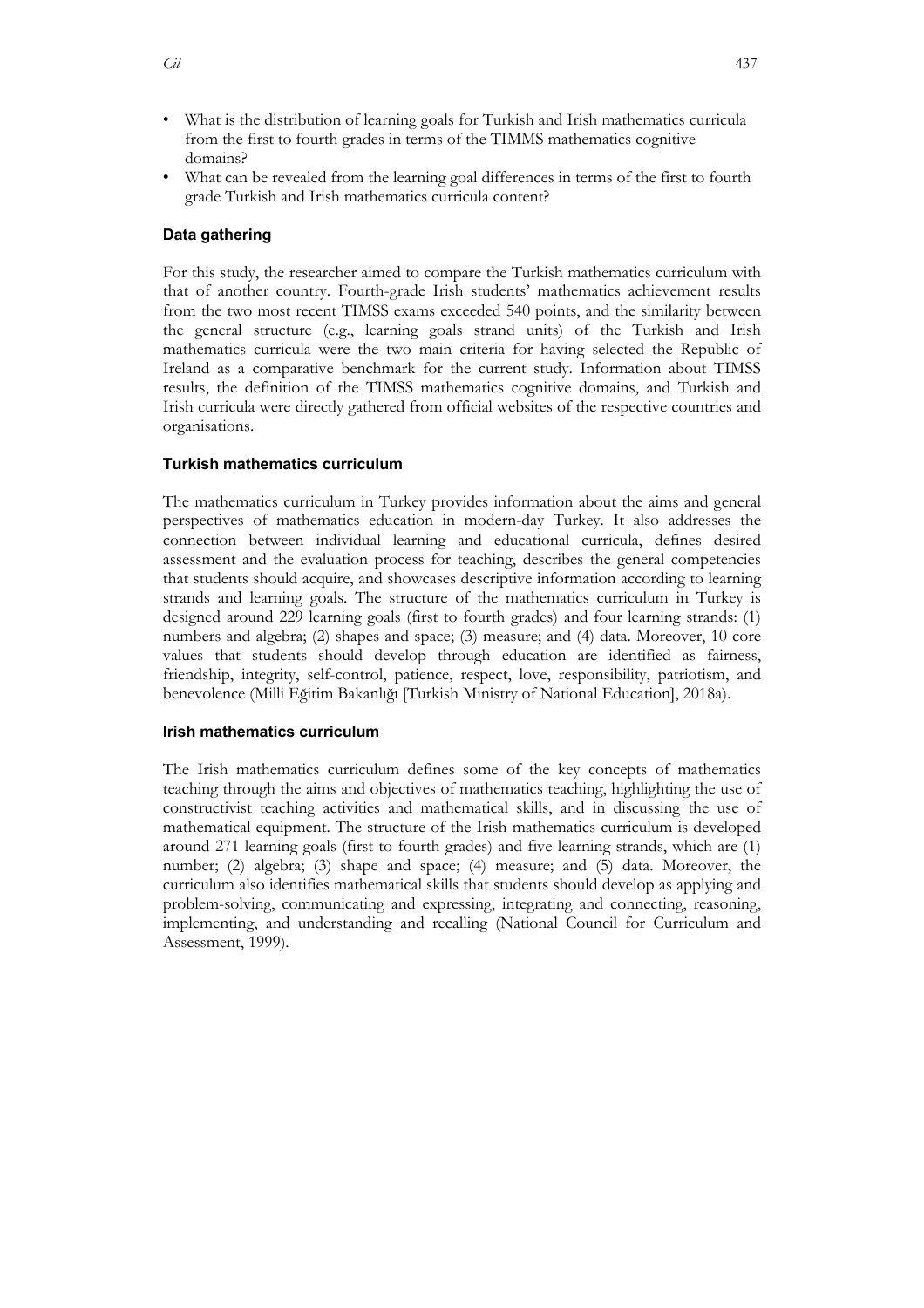#### **Data analysis**

This qualitative research was designed around the descriptive and content analysis methods as the means for investigating the learning goals within the Turkish and Irish mathematics curricula. For this purpose, the TIMSS' mathematics cognitive domains were utilised as a theoretical framework to explore and classify a list of 500 learning goals from the first to fourth grades of both curricula. Appendix A presents the verbatim definitions of the TIMSS' mathematics cognitive domains (Lindquist et al., 2019).

During the first phase of the study's qualitative analysis, the learning strands and goals of the Turkish and Irish mathematics curricula were descriptively analysed in order to represent their general structure. In the second analytical phase, the learning goals were independently analysed by two experts according to the TIMSS' mathematics cognitive domains. Then, the independent results of the content analyses were compared using Miles and Huberman's (1994) formula [Number of the agreements / (number of the agreements + disagreements) x 100] to calculate the inter-rater reliability level between the two experts, which was established as being .87. The experts then worked together to explore and discuss any areas of disagreement regarding the learning goals in order to reach a 100% unified agreement on the learning goals' classification. In the final phase of the qualitative analysis, the content of the learning goals from both curricula were analysed comparatively.

During the content analysis it became clear that many of the learning goals were constructed with multiple educational objectives; thus, some of the learning goals could have been classified with more than one cognitive domain. For instance, the learning goal of '*The child should be able to explain and interpret the information shown in shape and real-object graphs, and to transform the graphical information to tally and frequency tables'* was constructed around multiple educational objectives. While being able to read and interpret data showcased in a graph would be classified as an educational objective under the *knowing* domain, being able to transform knowledge into equal representations would be classified under the *applying* domain. In such cases, the experts chose to classify the learning goals according to the appropriate hierarchical order by choosing the cognitive domain where it showcases a higher level of cognitive skill.

## **Findings**

The findings of this research were constructed via qualitative exploration of the Turkish and Irish mathematics curricula. While the structures of both curricula were described according to the learning strands and goals, the TIMSS' cognitive domains were utilised in order to comparatively present the content of the learning goals. Table 1 presents the general distribution of the learning goals according to the learning strands.

As Table 1 indicates, the distribution of learning goals according to learning strands in the Turkish mathematics curriculum was *n* = 114 (49.8%) for numbers and algebra, *n* = 36 (15.7%) for shape and space,  $n = 70$  (30.6%) for measure, and  $n = 9$  (3.9%) for data, while the distribution of learning goals in the Irish mathematics curriculum was  $n = 113$  (41.7%)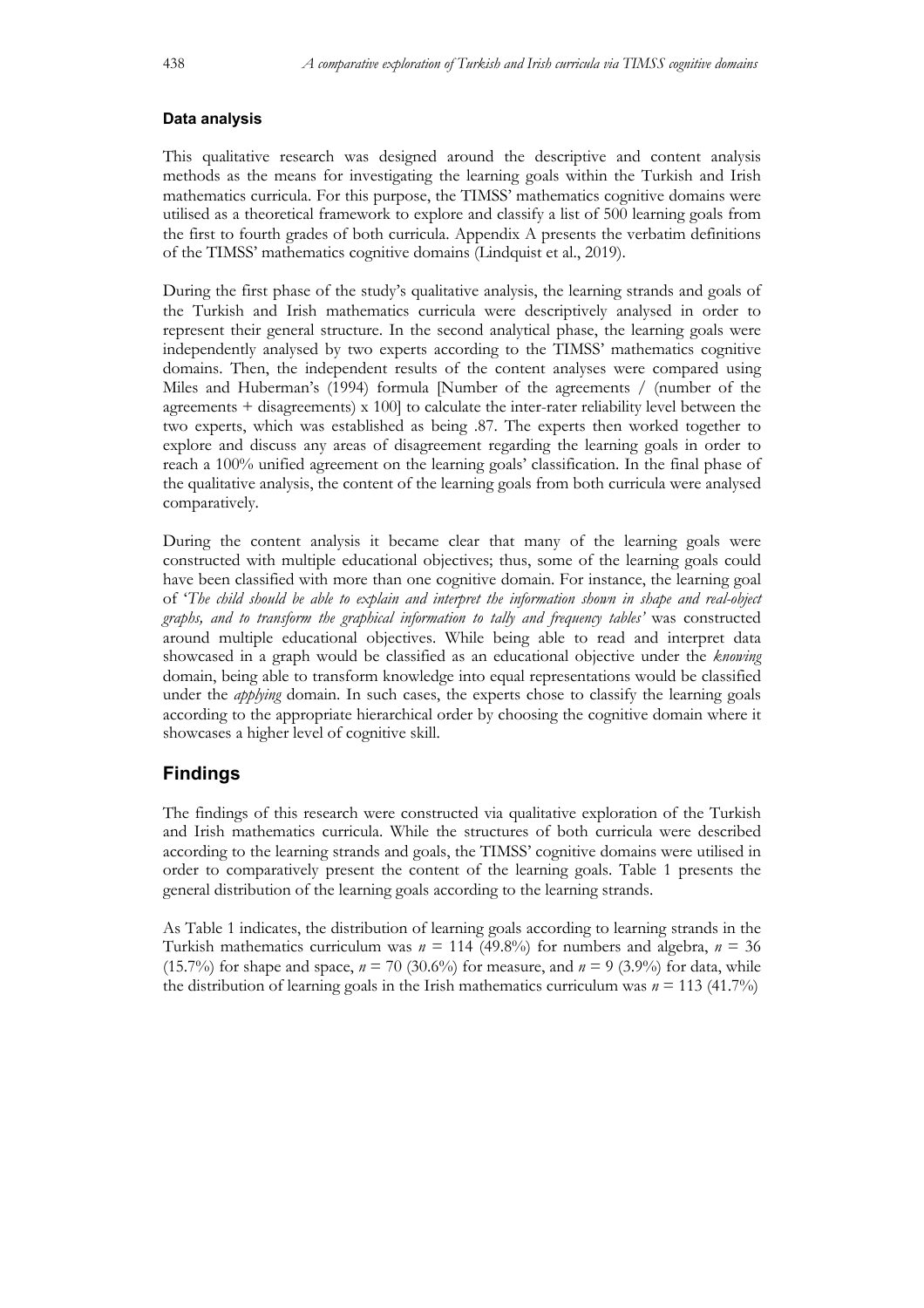| Learning strands     | Turkish       | Irish         |
|----------------------|---------------|---------------|
| Numbers and algebra* | $114(49.8\%)$ | 113 (41.7%)   |
| Shape and space      | 36 $(15.7\%)$ | 59 $(21.8\%)$ |
| Measure              | $70(30.6\%)$  | $82(30.2\%)$  |
| Data                 | $9(3.9\%)$    | $17(6.3\%)$   |
| Total                | $229(100\%)$  | $271(100\%)$  |

Table 1: Distribution of learning goals according to learning strands

\* Numbers and algebra learning strands were combined in both curricula

for numbers and algebra,  $n = 59$  (21.8%) for shape and space,  $n = 82$  (30.2%) for measure, and  $n = 17$  (6.3%) for data. Moreover, the Irish mathematics curriculum has 42 more learning goals in total than the Turkish mathematics curriculum. When the percentage distributions of both curricula were explored, it became clear that a higher percentage of the Turkish mathematics curriculum was devoted to the numbers and algebra learning strand than in the Irish mathematics curriculum. On the other hand, in the Irish mathematics curriculum, a higher percentage of learning goals were found to be dedicated to the shape and space and data learning strands. The percentage distribution of the learning goals for the measure learning strand were shown to be very similar for both curricula.

Table 2: Distribution of learning goals according to grade

| Learning    |            | Turkish    |            |            |            |            | Irish           |            |
|-------------|------------|------------|------------|------------|------------|------------|-----------------|------------|
| strands     | Grade 1    | Grade 2    | Grade 3    | Grade 4    | Grade 1    |            | Grade 2 Grade 3 | Grade 4    |
| Numbers &   | 19         | 25         | 36         | 34         | 24         | 23         | 30              | 36         |
| algebra $*$ | $(52.8\%)$ | $(50.0\%)$ | $(50.0\%)$ | $(47.9\%)$ | $(43.6\%)$ | $(38.3\%)$ | $(41.7\%)$      | $(42.9\%)$ |
| Shape &     | 6          | 8          | 10         | 12         | 11         | 13         | 17              | 18         |
| space       | $(16.6\%)$ | $(16.0\%)$ | $(13.9\%)$ | $(16.9\%)$ | $(20.0\%)$ | $(21.7\%)$ | $(23.6\%)$      | $(21.4\%)$ |
| Measure     | 10         | 16         | 23         | 21         | 18         | 21         | 19              | 24         |
|             | $(27.8\%)$ | $(32.0\%)$ | $(31.9\%)$ | $(29.6\%)$ | $(32.7\%)$ | $(35.0\%)$ | $(26.4\%)$      | $(28.9\%)$ |
| Data        |            |            | 3          | 4          | 2          | 3          | 6               | 6          |
|             | $(2.8\%)$  | $(2.0\%)$  | $(4.2\%)$  | $(5.6\%)$  | $(3.6\%)$  | $(5.0\%)$  | $(8.3\%)$       | $(7.1\%)$  |
| Totals      | 36         | 50         | 72.        | 71         | 55         | 60         | 72.             | 84         |
|             | $(100\%)$  | $(100\%)$  | $(100\%)$  | $(100\%)$  | $(100\%)$  | $(100\%)$  | $(100\%)$       | $(100\%)$  |
| % of Grade  | $15.7\%$   | 21.9%      | 31.4%      | $31.0\%$   | 20.3%      | $22.1\%$   | 26.6%           | $31.0\%$   |
| $1-4$ goals |            |            |            |            |            |            |                 |            |

\* Numbers and algebra learning strands were combined in both curricula

As can be seen from Table 2, the distribution of learning goals according to grade in the Turkish mathematics curriculum was  $n = 36$  (15.7%) for the first grade,  $n = 50$  (21.9%) for the second grade,  $n = 72$  (31.4%) for the third grade, and  $n = 71$  (31.0%) for the fourth grade, while the distribution of learning goals in the Irish mathematics curriculum for the first to fourth grades were  $n = 55$  (20.3%),  $n = 60$  (22.1%),  $n = 72$  (26.6%), and *n*  $= 84$  (31.0%), respectively. The Irish mathematics curricula had higher numbers of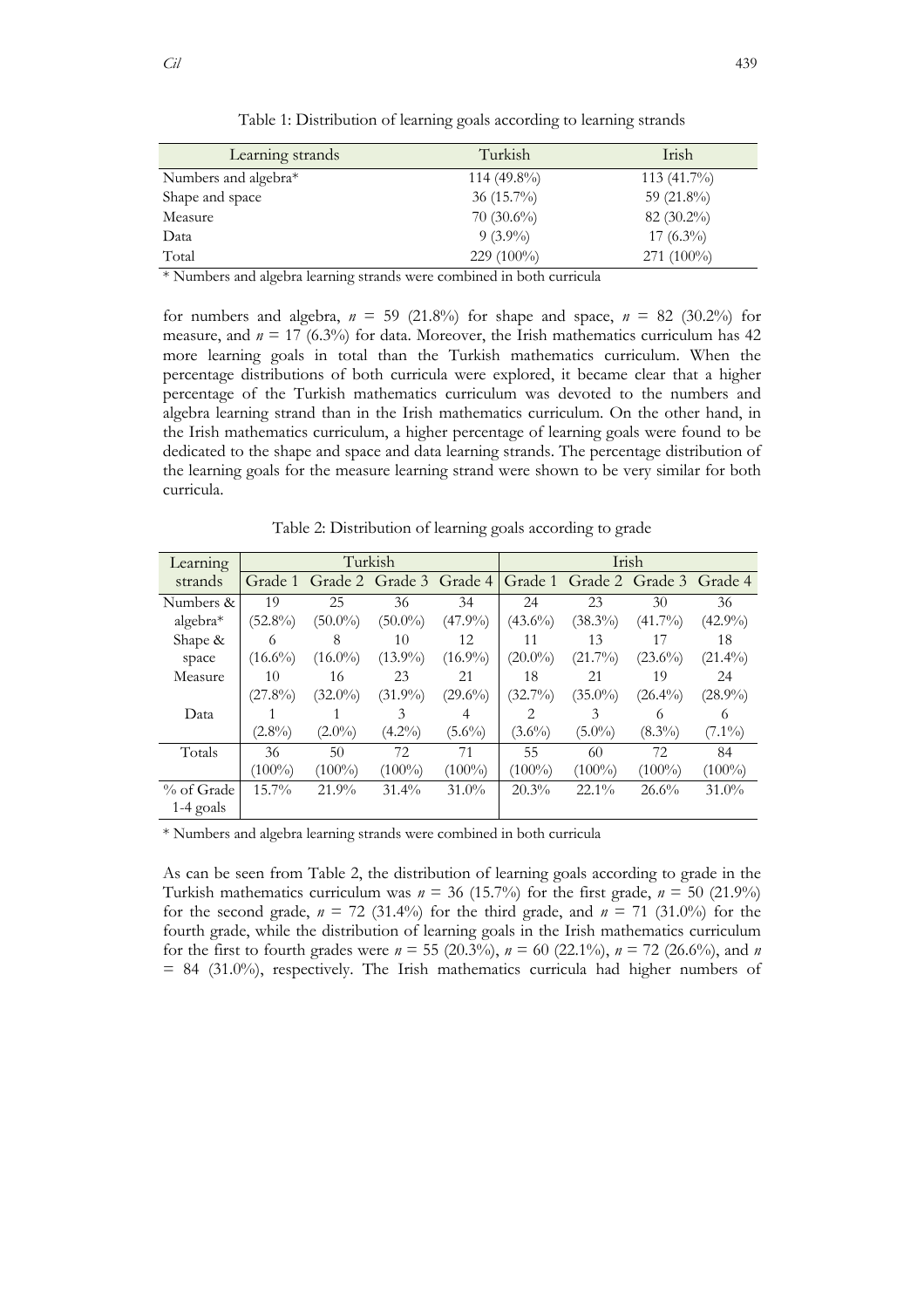learning goals for the first ( $n = 55$ ) and fourth ( $n = 84$ ) grades, whilst the numbers of learning goals for the second and third grades were similar across both curricula. As Table 3 indicates, the percentage distributions of the learning strands for the first to fourth grades were found to be similar in both the Turkish and Irish mathematics curricula.

| TIMSS cognitive domains | Turkish       | Irish         |
|-------------------------|---------------|---------------|
| Knowing                 | $145(62.3\%)$ | $162(59.8\%)$ |
| Applying                | 56 $(24.5\%)$ | $72(26.6\%)$  |
| Reasoning               | $28(12.2\%)$  | $37(13.6\%)$  |
| Total                   | 229 (100%)    | $271(100\%)$  |

Table 3: Classification of TIMSS cognitive domains according to learning strands

According to Table 3, the learning goal classification according to the TIMSS cognitive domains in the Turkish mathematics curriculum resulted in *n* = 145 (62.3%) under the knowing domain,  $n = 56$  (24.5%) under applying, and  $n = 28$  (12.2%) under the reasoning domain, whilst the classification of learning goals in the Irish mathematics curriculum placed  $n = 162$  (59.8%) under the knowing domain,  $n = 72$  (26.6%) under applying, and *n*  $=$  37 (13.6%) under the reasoning domain. Although the percentage distributions of TIMSS cognitive domains were seen to be similar for both curricula, it could be said that while the Turkish mathematics curriculum devotes a higher percentage of learning goals to the knowing cognitive domain, the Irish mathematics curriculum dedicated has a higher percentage of learning goals to the applying and reasoning cognitive domains.

Table 4: Classification of TIMSS cognitive domains according to grade

| Cognitive |            |                                                                 | Turkish    |            |            |            | Irish      |            |
|-----------|------------|-----------------------------------------------------------------|------------|------------|------------|------------|------------|------------|
| domain    |            | Grade 1 Grade 2 Grade 3 Grade 4 Grade 1 Grade 2 Grade 3 Grade 4 |            |            |            |            |            |            |
| Knowing   | 28         | 30                                                              | 45         | 42         | 37         | 40         | 38         | 47         |
|           | $(77.8\%)$ | $(60.0\%)$                                                      | $(62.5\%)$ | $(59.1\%)$ | $(67.3\%)$ | $(66.7\%)$ | $(52.8\%)$ | $(56.0\%)$ |
| Applying  |            | 14                                                              | 18         | 21         |            |            | 24         | 26         |
|           | $(8.3\%)$  | $(28.0\%)$                                                      | $(25.0\%)$ | $(29.6\%)$ | $(20.0\%)$ | $(18.3\%)$ | $(33.3\%)$ | $(30.9\%)$ |
| Reasoning |            | 6                                                               |            | 8          |            |            | 10         | 11         |
|           | $(13.9\%)$ | $(12.0\%)$                                                      | $(12.5\%)$ | $(11.3\%)$ | $(12.7\%)$ | $(15.0\%)$ | $(13.9\%)$ | $(13.1\%)$ |
| Total     | 36         | 50                                                              | 72         |            | 55         | 60         | 72.        | 84         |
|           | $(100\%)$  | $(100\%)$                                                       | $(100\%)$  | $(100\%)$  | $(100\%)$  | $(100\%)$  | $(100\%)$  | $(100\%)$  |

When the classification of the TIMSS cognitive domain was explored as depicted in Table 4, it could be clearly seen that the distribution of the cognitive domains according to grade were mostly homogenous. The knowing domain constituted approximately 60% to 77% of learning goals for each grade in the Turkish mathematics curricula, whilst in the Irish mathematics curricula comprised approximately 52% to 67% for each grade. Distribution for the applying domain was heterogeneous in the Turkish mathematics curriculum for each grade since only 8.3% of first-grade learning goals were in the applying domain, whilst distribution of the same domain across the other three grades were between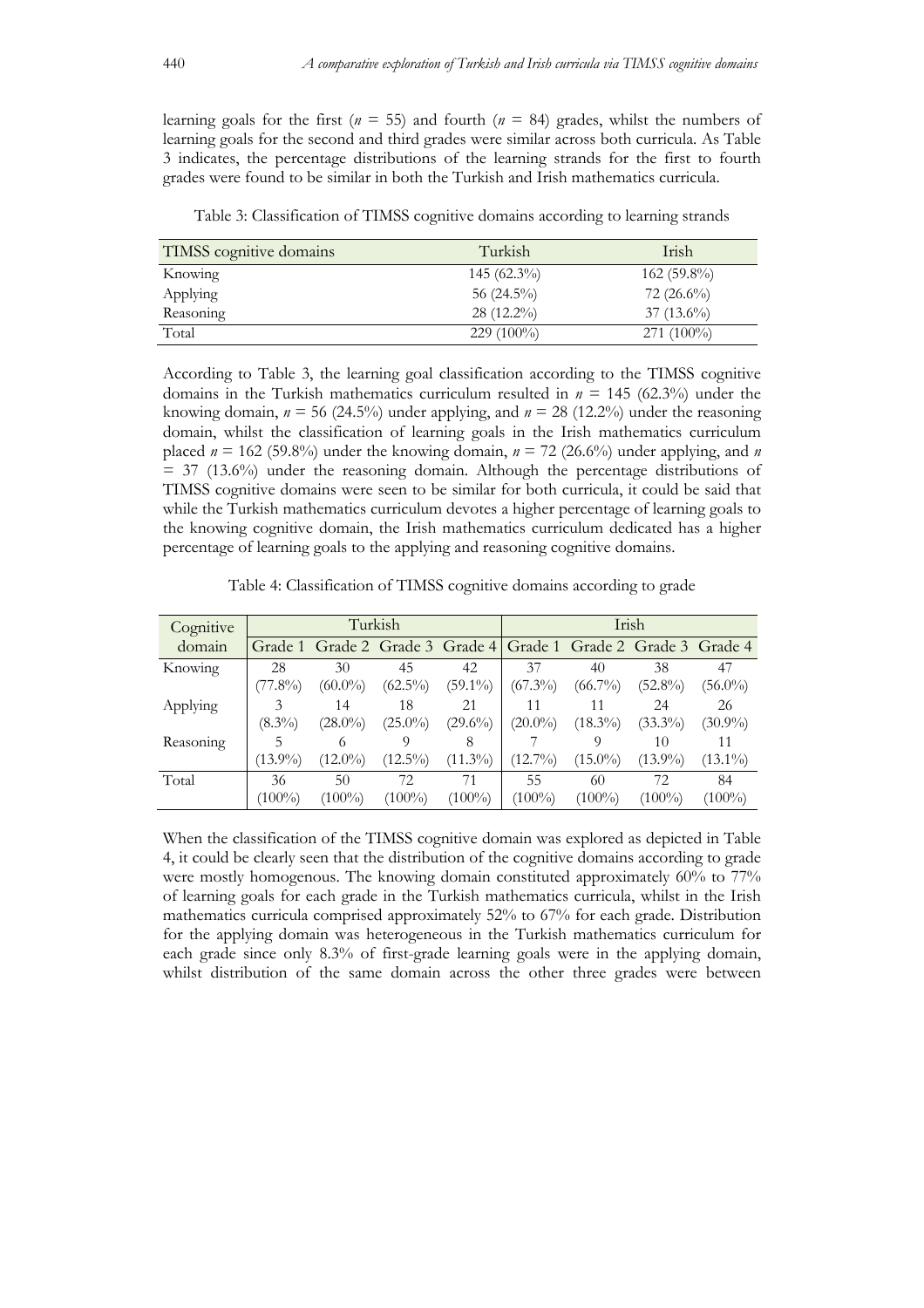approximately 25% to 30%. For the Irish mathematics curricula, the distribution for the applying domain was 20% for the first and second grades, and around 30% for the third and fourth grades. Distribution for the reasoning domain learning goals was seen to be similar for both mathematics curricula, and varied from 11% to 15% in the first to fourth grades.

| <b>TIMSS</b>         |                   | Turkish    |            |            |                    | Irish      |            |            |
|----------------------|-------------------|------------|------------|------------|--------------------|------------|------------|------------|
| cognitive            | <b>Numbers</b>    | Shape      | Measure    | Data       | <b>Numbers</b>     | Shape      | Measure    | Data       |
| domains              | & algebra & space |            |            |            | & algebra* & space |            |            |            |
| Knowing              | 80                | 21         | 41         |            | 62                 | 31         | 60         |            |
|                      | $(70.2\%)$        | $(58.4\%)$ | $(58.6\%)$ | $(33.3\%)$ | $(54.9\%)$         | $(52.5\%)$ | $(73.2\%)$ | $(53.0\%)$ |
| Applying             | 19                | 12         | 19         | 6          | 28                 | 21         | 19         |            |
|                      | $(16.7\%)$        | $(33.3\%)$ | $(27.1\%)$ | $(66.7\%)$ | $(24.8\%)$         | $(35.6\%)$ | $(23.2\%)$ | $(23.5\%)$ |
| Reasoning            | 15                | 3          | 10         | $\Omega$   | 23                 |            |            |            |
|                      | $(13.1\%)$        | $(8.3\%)$  | $(14.3\%)$ | $(0.0\%)$  | $(20.3\%)$         | $(11.9\%)$ | $(3.6\%)$  | $(23.5\%)$ |
| Total                | 114               | 36         | 70         | Q          | 113                | 59         | 82         | 17         |
|                      | $(100\%)$         | $(100\%)$  | $(100\%)$  | $(100\%)$  | $(100\%)$          | $(100\%)$  | $(100\%)$  | $(100\%)$  |
| $\sim$ $\sim$ $\sim$ |                   |            |            |            |                    |            |            |            |

Table 5: Classification of TIMSS cognitive domains according to learning strands

\* Numbers and algebra learning strands were combined in both curricula

As indicated in Table 5, when the distribution of the TIMSS cognitive domains for learning strands was explored, it became clear that the numbers and algebra, shape and space, and measure learning strands were constructed mostly around the knowing dimension, ranging from 52.54% to 70.18% for both country's mathematics curricula. Only the data learning strand from the Turkish mathematics curriculum had a higher percentage of learning goals for the applying domain than the knowing domain. Moreover, very limited numbers of learning goals were classified under the reasoning domain for the shape and space learning strands (*n* = 3, 8.33%) in the Turkish mathematics curriculum and the measure strands ( $n = 3$ , 3.66%) in the Irish mathematics curriculum. Surprisingly, the data learning strand the Turkish mathematics curriculum did not have any learning goals in the reasoning domain.

When the content of the Turkish and Irish mathematics curricula were explored, it became apparent that they were each composed of very similar learning goals for each learning strand, since the fundamental knowledge about each learning strand such as numbers and algebra, shape and space, measure, and data is universally similar. For instance, both of the curricula aimed to teach students to use numbers to order, completing additions with and without a remaining value, exploring and understanding reasoning behind arithmetic operations, and calculating fractions. As can also be seen in Table 6, both curricula are composed of learning goals with a focus on using vocabulary related to spatial relations, completing the missing half of a symmetrical shape, and exploring the features of 3-D shapes. In the measuring data strand, both the Turkish and Irish mathematics curricula incorporated knowledge of making transformations between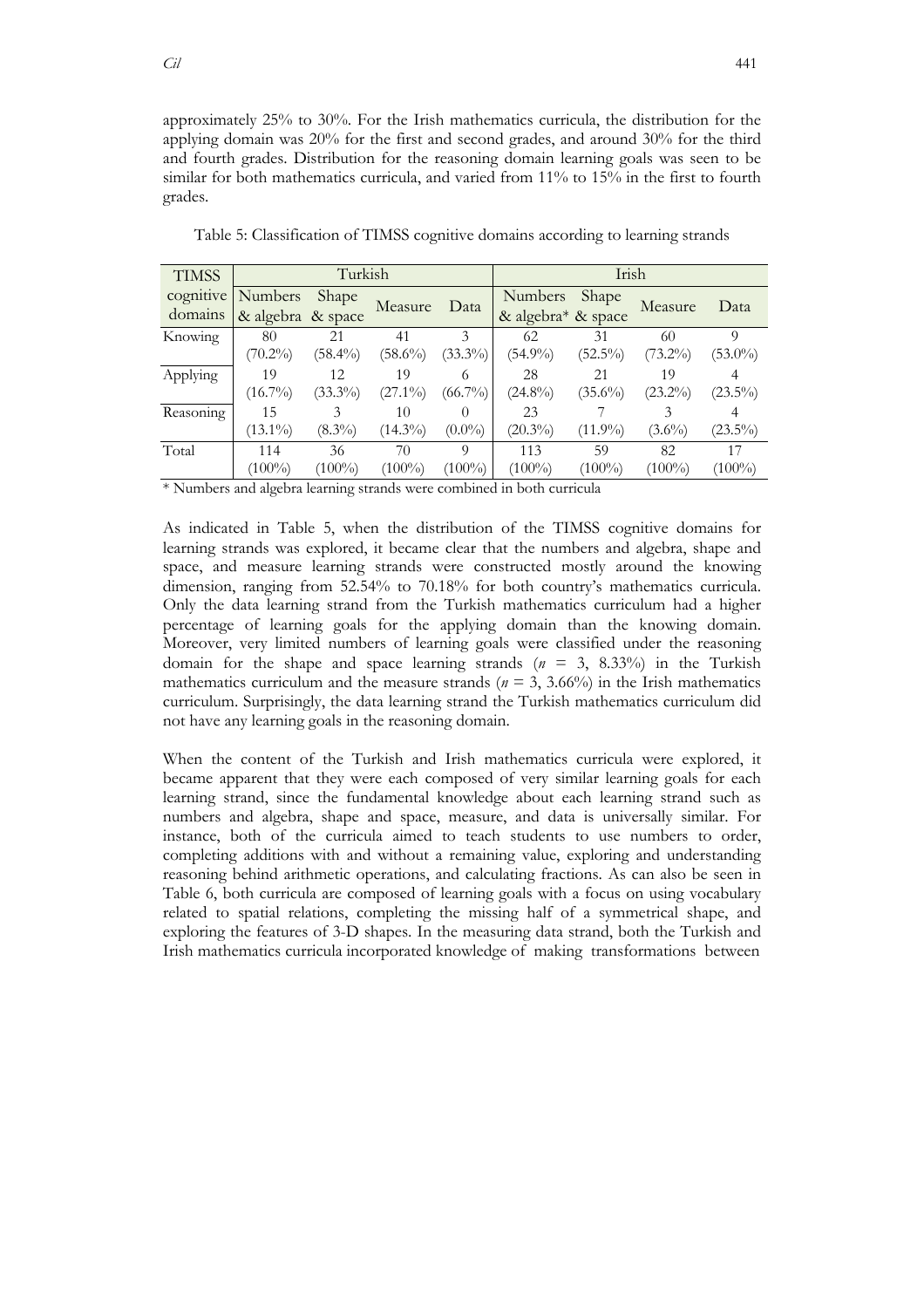|                             | Turkish                                                                                                                                                    | Irish                                                                                                                                           |
|-----------------------------|------------------------------------------------------------------------------------------------------------------------------------------------------------|-------------------------------------------------------------------------------------------------------------------------------------------------|
| Numbers <sup> </sup><br>and | Uses numbers up to and including 20<br>to indicate the order.                                                                                              | The child should be enabled to use the<br>language of ordinal number, first to tenth.                                                           |
| algebra                     | It performs the addition with and<br>without remaining up to 100.                                                                                          | The child should be enabled to add numbers<br>without and with renaming within 99.                                                              |
|                             | Explains that multiplication means<br>repeated addition.                                                                                                   | The child should be enabled to develop an<br>understanding of multiplication as repeated<br>addition and vice versa.                            |
|                             | Determines a specified simple<br>fraction of a given quantity (started<br>with models, then students can do the<br>calculations).                          | The child should be enabled to calculate a<br>fraction of a set using concrete materials                                                        |
| Shape                       | Expresses vocabulary of spatial<br>and space relations (situation, place, direction).                                                                      | The child should be enabled to explore,<br>discuss, develop and use the vocabulary of<br>spatial relations.                                     |
|                             | Completes a given part of a<br>symmetrical figure according to the<br>vertical or horizontal symmetry line.                                                | The child should be enabled to use<br>understanding of line symmetry to complete<br>missing half of a shape, picture or pattern (4th<br>grade). |
|                             | Recognises and distinguishes cube,<br>cylinder, sphere, square, rectangular,<br>and triangular prisms on models.                                           | The child should be enabled to describe,<br>compare and name 3-D shapes, including cube,<br>cuboid, cylinder, sphere, and cone.                 |
|                             | Measure Explains the relationship between<br>ton-kilogram, kilogram-gram, gram-<br>milligram, and makes transformations<br>between these units.            | The child should be enabled to rename units of<br>weight in kg and g.                                                                           |
|                             | Selects a suitable non-standard<br>measuring tool to measure a length<br>and makes a measurement.                                                          | The child should be enabled to estimate,<br>compare, measure, and record length using<br>non-standard units.                                    |
|                             | Reads and shows hours, half-hours,<br>and quarter-hours.                                                                                                   | The child should be enabled to read time in<br>hours, half-hours, and quarter-hours on a 12-<br>hour analogue clock.                            |
| Data                        | Interprets and makes conversions<br>from graph to tally and frequency<br>tables by explaining the information<br>shown in the figure and object<br>graphs. | The child should be enabled to collect, organise<br>and represent data using pictograms, block<br>graphs and bar charts.                        |
|                             | and subtraction by using the<br>information given in the graphs or by<br>creating graphs.                                                                  | Solves problems that require addition The child should be enabled to use datasets to<br>solve and complete practical tasks and<br>problems.     |
|                             | Examines and makes comments and<br>predictions on a bar-line graph.                                                                                        | The child should be enabled to read and<br>interpret bar-line graphs and simple pie charts.                                                     |

| Table 6: Examples of similarities between Turkish and Irish learning goals |  |  |  |
|----------------------------------------------------------------------------|--|--|--|
|                                                                            |  |  |  |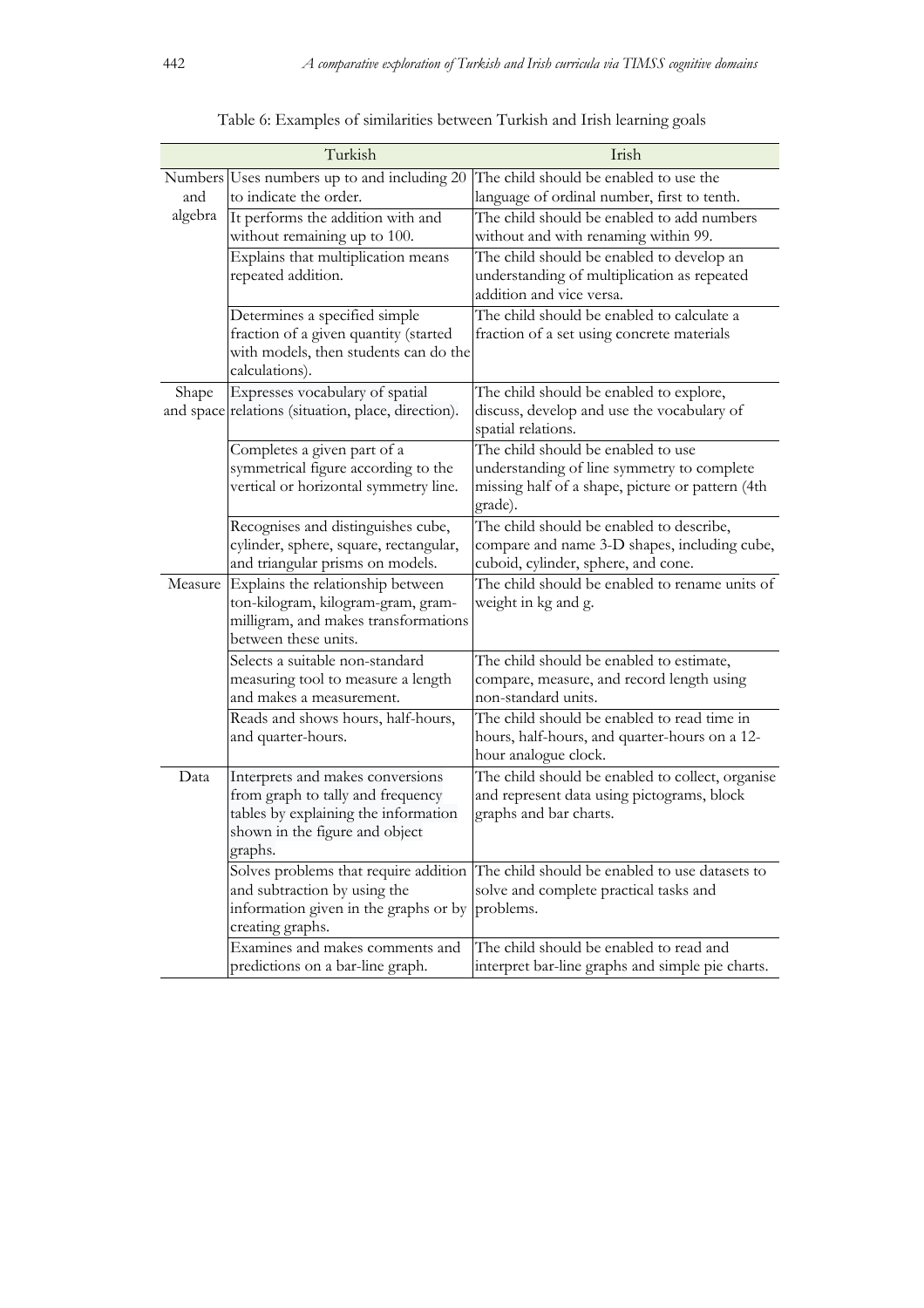various measuring units, utilising non-standard measuring tools, and successfully reading the time. Both curricula also shared similarities in data learning strands since they aimed to teach students how to transform information between tables and graphs, solve problems by gathering information from tables and graphs, and to interpret and comment on data that stems from tables and graphs.

|                                  | Turkish                                                                                       | Irish                                                                                                                                              |
|----------------------------------|-----------------------------------------------------------------------------------------------|----------------------------------------------------------------------------------------------------------------------------------------------------|
| <b>Numbers</b><br>and<br>algebra | Determines and writes the number of<br>objects in a collection of up to 20<br>objects.        | The child should be enabled to estimate<br>the number of objects in a set 0-20.                                                                    |
|                                  | Solves problems that require division<br>with whole numbers.                                  | The child should be enabled to solve<br>and complete practical tasks and<br>problems involving division of whole<br>numbers.                       |
|                                  | Not identified.                                                                               | The child should be enabled to order<br>decimals on the number line identify the<br>number with the greatest value.                                |
| Shape<br>and<br>space            | Recognises line, ray, and angle.                                                              | The child should be enabled to<br>recognise an angle in terms of a<br>rotation.                                                                    |
|                                  | Explains the relationship between<br>perimeter and side lengths of a square<br>and rectangle. | The child should be enabled to<br>understand, estimate, and measure the<br>perimeter of regular 2-D shapes.                                        |
| Measure                          | Solves problems with kilograms and<br>grams.                                                  | The child should be enabled to solve<br>and complete practical tasks and<br>problems involving the addition and<br>subtraction of units of weight. |
|                                  | Specifies where millimetres are used, as<br>one of the standard units of<br>measurement.      | The child should be enabled to rename<br>units of length using decimal or fraction<br>form.                                                        |
| Data                             | Not identified.                                                                               | The child should be able to use<br>vocabulary of uncertainty and chance:<br>chance, likely, unlikely, never, definitely.                           |

Table 7: Examples of differences between Turkish and Irish learning goals

Although the fundamental understanding around the learning strands were shown to be similar for both countries' mathematics curricula, their approach to the numbers and algebra, shape and space, measure, and data learning strands varied. For example, in the numbers and algebra learning strands the Turkish mathematics curriculum requires students to count numbers of objects up to 20, whilst the Irish mathematics curriculum expects students to display higher cognitive skills by estimating the numbers of objects up to 20. In another example, the Turkish mathematics curriculum promotes solving division-related problems, whilst the Irish mathematics curriculum additionally connects division-related problem-solving skills with practical tasks. As Table 7 indicates, while the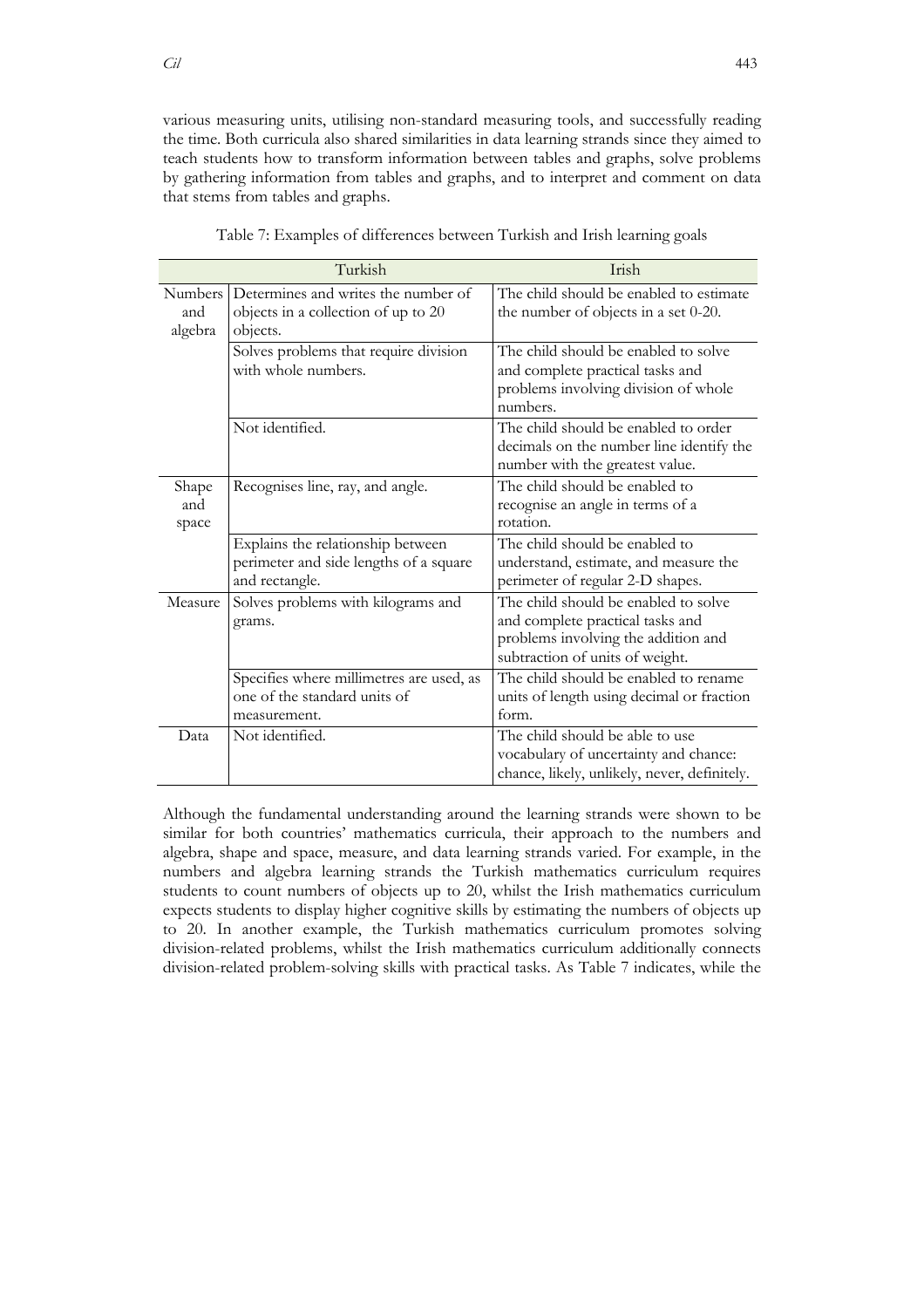Turkish mathematics curriculum focused on the recognition of concepts concerning shapes and spaces such as lines and angles, some of the learning goals in the Irish mathematics curriculum focused on the creation of such concepts.

In another example, while the learning goals in the Irish mathematics curriculum were concerned with the estimation and calculation of the perimeter of a shape, the learning goals in the Turkish mathematics curriculum additionally encouraged students to explore the relationship between perimeter and sides of a shape. It was seen that while the learning goals in the Turkish mathematics curriculum focused solely on knowing and using measuring units, the Irish mathematics curriculum also connects the measuring learning strands with the topics of fractions and decimals. Moreover, while both mathematics curricula aimed to connect ability and knowledge of measuring with problem solving, the Irish mathematics curriculum additionally aimed at connecting these learning strands with practical tasks that students might encounter in their daily lives.

Finally, while the majority of the learning goals in the data learning strand were found to be similar and were concerned with transformation, acquisition, and representation of the data, the Irish mathematics curriculum also included learning goals that focused on the use of vocabulary to describe uncertainty. Additionally, the topics concerning decimal numbers did not address the use of language for the subject of probability and was not connected to the data learning strand in the first four grades of Turkish mathematics curricula, unlike the mathematics curricula of the Republic of Ireland.

## **Discussion**

Although the cognitive domain target percentages for the TIMSS exams are not official regulations for either Turkey or Ireland, they are seen as important factors to be considered whilst creating mathematics curricula, since both countries acknowledge TIMSS as an affective international exam and opt to participate regularly. The findings of the current study indicated that the learning goals of both the Turkish and Irish mathematics curricula have similar distributions around the TIMSS cognitive domains of knowing, applying, and reasoning, while both curricula were found to have somewhat homogenous distributions within grade levels. However, the percentage distribution of the TIMMS exam is different as it devoted 40% to the cognitive domain of knowing, 40% to applying, and 20% to reasoning (Milli Eğitim Bakanlığı [Turkish Ministry of National Education], 2020). It is clear that both countries' curricula devoted more than the necessary numbers of learning goals to the knowing cognitive domain, whilst placing less emphasis on both the applying and reasoning domains. Although the learning goal distributions across the cognitive domains were mostly homogenous within the grades and learning strands for both curricula, it was startling that the first-grade mathematics curriculum in Turkey has only 8.3% of its learning goals within the applying domain, and none in the reasoning domain for the data learning strand.

Defining limited numbers of learning goals under the applying cognitive domain in the first-grade mathematics curriculum could pose significant problems for the teaching of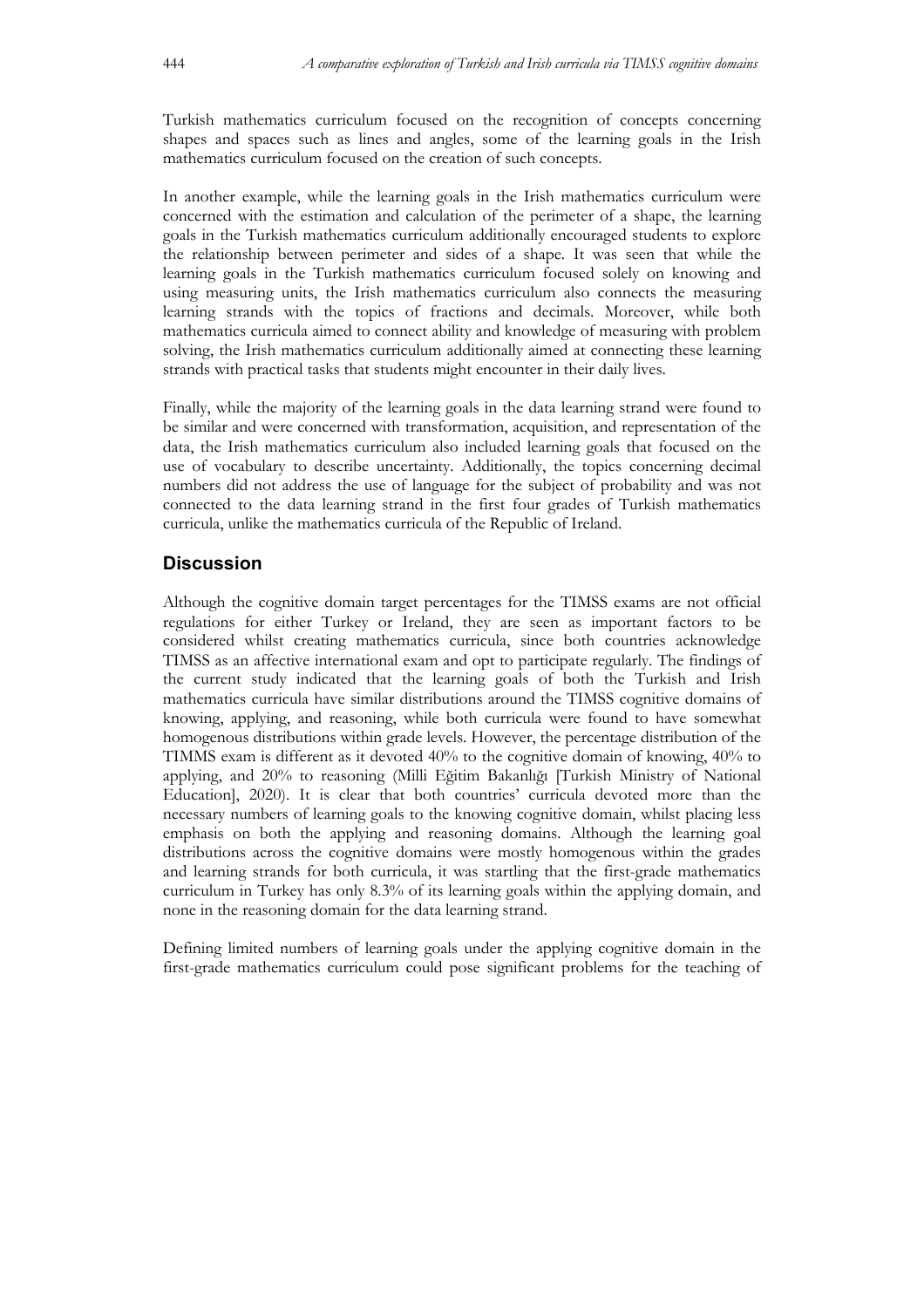mathematics, since first-grade students might not encounter the appropriate level of opportunity to implement much of the abstract mathematical knowledge that they are targeted to acquire at their grade. Time constraints to implementing the applying and reasoning levels of learning goals might be why curriculum developers decided to limit the numbers of these cognitively more challenging learning goals, because (for example) calculating two-fifths of a number takes up far less time than attempting to create twofifths of an item using concrete materials. However, when the first to fourth-grade students' limited ability on abstract thinking (Kandemir, 2015) is considered, the need becomes clear to transform some of the knowing domain learning goals to the applying domain, when curriculum developers in Turkey and Ireland create mathematics curricula or changes to the existing curricula in the future.

Moreover, curriculum developers in Turkey should place a greater emphasis on increasing the percentage of learning goals in the applying domain for first graders, whilst adding to the level of reasoning domain learning goals such as in the data learning strands in order to create a more cognitively homogenous mathematics curriculum. Consideration of student-centred and problem-based learning approaches whilst designing curricula might also help curriculum developers and instructors to create greater opportunities for students to apply and develop their mathematical reasoning skills (Laurens et al., 2017; Merritt et al., 2017).

The findings of the current study also revealed that the learning goals of both the Turkish and Irish mathematics curricula have similar distributions around the learning strands of numbers and algebra, shape and space, measure, and data. However, the percentage distributions of the TIMSS learning strands were found to differ for the measure and data strands since the TIMSS exams devote 50% of learning goals to the numbers and algebra learning strands, whilst 30% is dedicated to the measure and shape and space learning strands, and 20% to the data learning strand (Milli Eğitim Bakanlığı [Turkish Ministry of National Education], 2020). The high level of emphasis on the data learning strand in the TIMSS exams may be caused by the nature of the exam itself; however, when the amount of topics that embedded the measure and shape and space learning strands are considered, the distribution of learning goals in both the Turkish and Irish mathematics curricula become more apparent. Since the mathematical information that students should acquire are defined globally, it is understandable that both the Turkish and Irish mathematics curricula have similar, or in some cases identical, learning goals (Johansson & Hansen, 2018). However, some of the nuances in the learning goals might be one of the reasons behind the higher levels of Irish students' achievement in the TIMSS exams. For example, the learning goal, '*The child should be able to translate an addition or subtraction number sentence with a frame into a word problem'* in the Irish mathematics curriculum is clearly aimed at supporting students to establish connections between number sentences and word problems, whilst there is no specific learning goal in the Turkish mathematics curriculum created solely for this purpose.

While the learning goals in the Turkish mathematics curriculum attempt to draw connections between measurement and problem solving, the Irish mathematics curriculum pushes this notion further by also connecting these concepts with situations in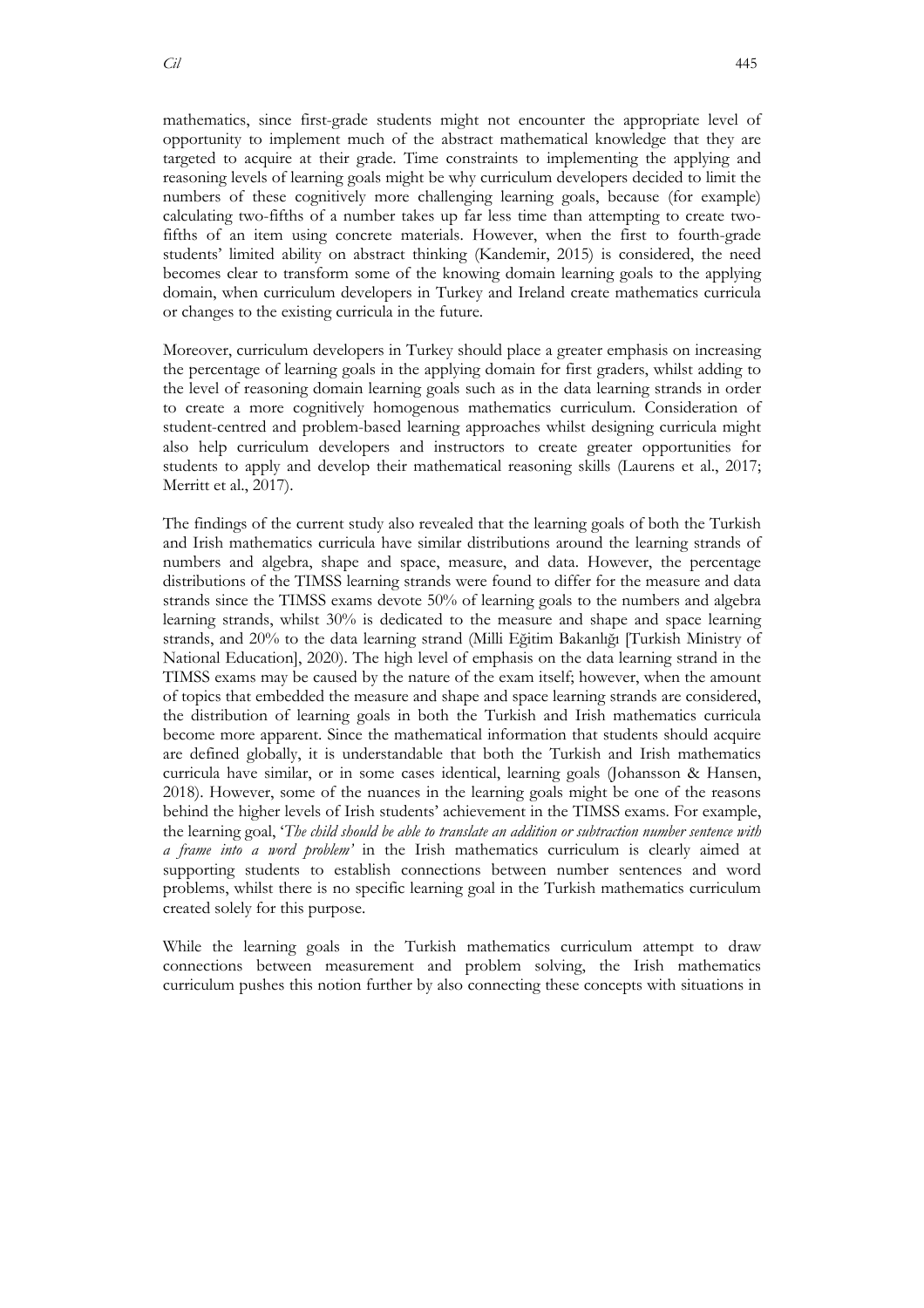daily life. The greater emphasis on improving students' numeracy skills under the Irish educational reforms (Department of Education and Skills, 2011) can be clearly observed in the learning goals included in the Irish mathematics curriculum. Therefore curriculum developers in Turkey could consider a greater level of integration of the students' numeracy skills in prospective Turkish mathematics curricula, in order to help strengthen the connections made through the application of mathematical knowledge in daily life situations. Moreover, both countries' mathematics curricula include learning goals that concern the gathering, categorisation, and presentation of data, while the Irish mathematics curriculum furthers these abilities by connecting them to the vocabulary of uncertainties. TIMSS learning strands integrate the vocabulary of chance or uncertainty to the data learning strand at the eighth grade (Milli Eğitim Bakanlığı [Turkish Ministry of National Education], 2020); thus, to enhance connections between the fourth-grade and eighth-grade mathematics curricula, curriculum developers in Turkey should add learning goals that address the vocabulary of chance in data learning strands, just as seen in the Irish mathematics curriculum. Overall, placing greater emphasis on creating learning goals that help students to establish connections between various mathematical concepts and daily life could be considered as a means to enhancing the effectiveness of prospective Turkish mathematics curricula.

Recent studies in Turkey have highlighted elementary school teachers' time-based struggles in teaching the required mathematical curriculum content and have reflected upon the teachers' suggestions regarding decreasing the number of learning goals in the Turkish mathematics curriculum (Cil & Sefer, 2021; Karakoç, 2019; Turan & Tabak, 2021). The descriptive investigation of Turkish and Irish curricula in the current study revealed that the Irish mathematics curriculum contains a higher number of learning goals than in the Turkish mathematics curriculum, and especially in the first and fourth grades. When the higher numbers of learning goals in the Irish curriculum and the greater success in the TIMSS exams by students from Ireland are considered, it becomes imperative to ascertain serving teachers' opinions on simplifying the current Turkish mathematics curriculum. Thus, educators, researchers, and policymakers should increase their discussion and exploration of factors that influence the effectiveness of in-class teaching activities, rather than simply and superficially suggesting a decrease in the numbers of learning goals in the Turkish mathematics curriculum (Gür et al., 2012). Moreover, the Turkish Ministry of National Education could take additional steps by generating an educational ebvironment for elementary school teachers in order to profoundly investigate and discuss the current Turkish mathematics curriculum. This would enable elementary school teachers to have more opportunities to generate in-depth solutions to effectively teach mathematical concepts, rather than simply suggesting a broad simplification of the current mathematics curriculum.

Although the primary purpose of the current study is not the exploration of the structural composition of curricula learning goals, during the study's qualitative analysis it became clear that both the Turkish and Irish mathematics curricula were composed of intensive and complex learning goals. For instance, the learning goal, *"Child should be able to estimate, compare, measure, and record length using non-standard units'* in the Irish mathematics curriculum requires educators to prepare and implement lessons that focus on four different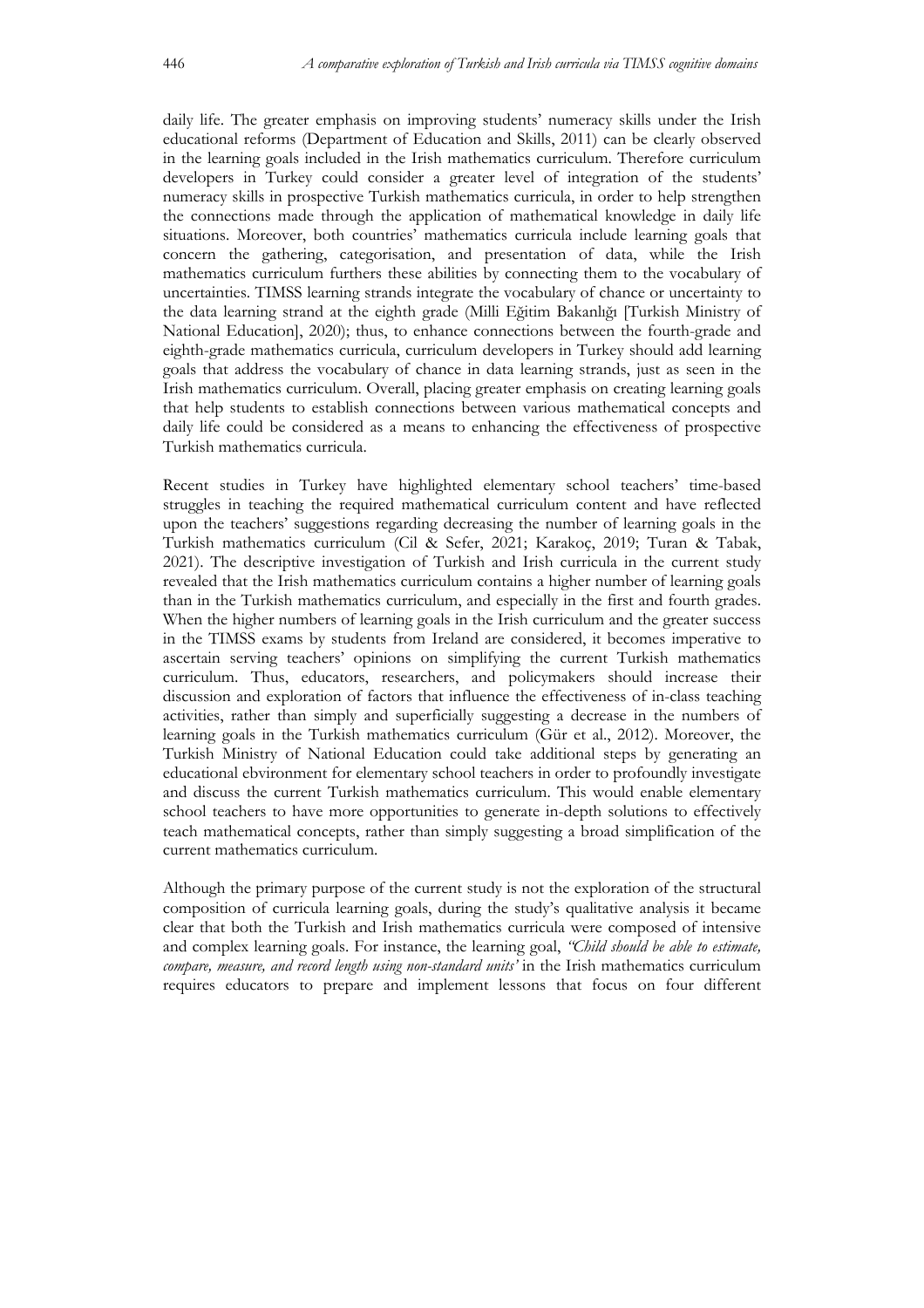educational abilities regarding measurement, in a single learning goal. When Demirel's (2015) suggestions regarding creating measurable and observable learning goals that only focus on one educational gain at a time are considered, the complexity of such learning goals becomes readily apparent. Similarly, in the Turkish mathematics curriculum, all of the learning goals that were focused on problem solving also had a sub-learning goal focused on problem posing. For example, the learning goal, '*Students should solve problems that require completing addition. Problem-posing activities should also be included',* guides educators to prepare lesson plans that focus upon teaching both how to solve and create additionrelated problems.

When the vast differences between mathematical information and the skills required to solve or create mathematical problems are considered (English, 2001), it becomes clear that the merging of problem-solving and problem-posing mathematical abilities into one single learning goal might in fact skew the implementation process, by focusing more upon one ability than another. Moreover, since problem-posing ability is considered more cognitively demanding and comprehensive than problem-solving ability (Çıldır & Sezen, 2011), defining problem-posing ability as a sub-learning goal of problem solving could decrease the effectiveness of the educational process designed around these learning goals. The implementation of such intensive learning goals might unnecessarily complicate the learning process, and educators might therefore ineffectively allocate educational time between multiple educational gains such as estimation, measurement, and/or problem solving. Thus, curriculum development experts should place the greater emphasis on creating comprehensible learning goals that focus on one educational gain, at the expense of increasing numbers of learning goals in the curriculum, in order that prospective Turkish and Irish mathematics curricula may become more applicable.

## **Conclusion**

The current study provides a comparative perspective by examining the TIMSS' cognitive domains within the Turkish and Irish mathematics curricula in order to identify some of the key differences that might lay behind consistently high international mathematics achievement scores for Ireland's students (Martin et al., 2020; Milli Eğitim Bakanlığı [Turkish Ministry of National Education], 2016), while purposely avoiding previously explored topics such as gender, socioeconomic status, technology integration, and test books (Cheema & Sheridan, 2015; Chirkina et al., 2020; Mejía-Rodríguez et al., 2021; Mersin & Karabörk, 2021). Additionally, Turkish and Irish science curricula could be analysed comparatively according to the TIMSS' mathematics cognitive domains in order to showcase similarities and differences between the two curricula, and to provide suggestions for potential improvements.

Further studies could be designed to separately explore and analyse Turkish and Irish mathematics curricula according to the TIMSS' mathematics cognitive subdomains such as recognise, retrieve, determine and justify, to present a more detailed cognitive distribution of learning goals in the Turkish and Irish mathematics curricula. Moreover, the current investigation of the learning goals in each curricula triggered the researcher's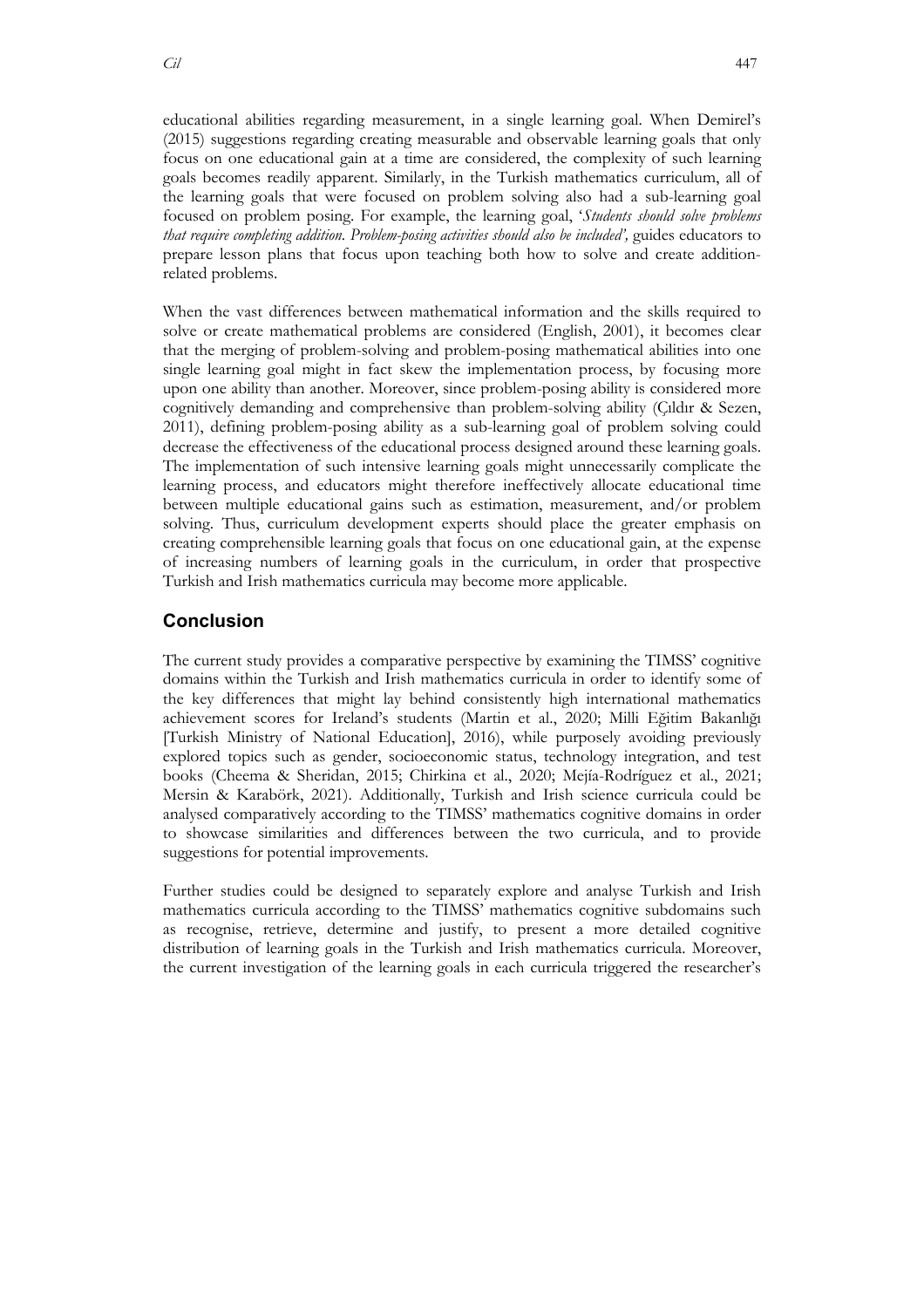interest on the complexity of the learning goals in each curriculum. Thus, further studies could focus on unnecessarily dense and complex learning goals that include more than three educational aims, or where they require the teaching of more than one high-level cognitive skill, and to explore the effects of these learning goals on teachers' in-class practices. The investigation of such research topics could provide valuable information and a stable direction for curriculum development processes in the future for both Turkey and Ireland.

## **References**

- Addey, C., Sellar, S., Steiner-Khamsi, G., Lingard, B. & Verger, A. (2017). The rise of international large-scale assessments and rationales for participation. *Compare: A Journal of Comparative and International Education*, 47(3), 434-452. https://doi.org/10.1080/03057925.2017.1301399
- Baker, D. P. & LeTendre, G. K. (2005). *National differences, global similarities: World culture and the future of schooling*. Stanford University Press. https://www.sup.org/books/title/?id=7192
- Baş, M. (2017). 2009 ve 2015 İlkokul Matematik Dersi Öğretim Programları ile 2017 İlkokul Matematik Dersi Öğretim Programı Karşılaştırması [Comparison of 2009, 2015 Primary School Mathematics Curricula and 2017 Primary School Mathematics Curriculum]. *Yüzüncü Yıl Üniversitesi Eğitim Fakültesi Dergisi [YYU Journal of Education Faculty]*, 14(1), 1219-1258. https://doi.org/10.23891/efdyyu.2017.44
- Cil, O. & Sefer, F. (2021). Sınıf öğretmenlerinin oyun temelli matematik etkinliklerine yönelik görüşlerinin incelenmesi [The investigation of elementary school teachers' opinions on game-based mathematics activities]. *Trakya Eğitim Dergisi* [*Trakya Journal of Education],* 11(3), 1366-1385. https://doi.org/10.24315/tred.814024
- Cheema, J. R. & Sheridan, K. (2015). Time spent on homework, mathematics anxiety and mathematics achievement: Evidence from a US sample*. Issues in Educational Research,* 25(3), 246-259. http://www.iier.org.au/iier25/cheema.html
- Chirkina, T., Khavenson, T., Pinskaya, M. & Zvyagintsev, R. (2020). Factors of student resilience obtained from TIMSS and PISA longitudinal studies. *Issues in Educational Research,* 30(4), 1245-1263. http://www.iier.org.au/iier30/chirkina.pdf
- Claessens, A. & Engel, M. (2013). How important is where you start? Early mathematics knowledge and later school success. *Teachers College Record,* 115(6). https://www.tcrecord.org/Content.asp?ContentId=16980
- Clerkin, A. (2017). Using international assessments to inform education policy in Ireland. In *Proceedings of the 4th International Conference of the UNESCO Regional Center for Educational Planning*. Regional Center for Educational Planning. http://www.erc.ie/RCEP
- Çıldır, S. & Sezen, N. (2011). A study on the evaluation of problem-posing skills in terms of academic success. *Procedia - Social and Behavioral Sciences,* 15, 2494-2499. https://doi.org/10.1016/j.sbspro.2011.04.134
- Demirel, Ö. (2015). *Eğitimde program geliştirme [Curriculum development in education]*. Pegem Akademi.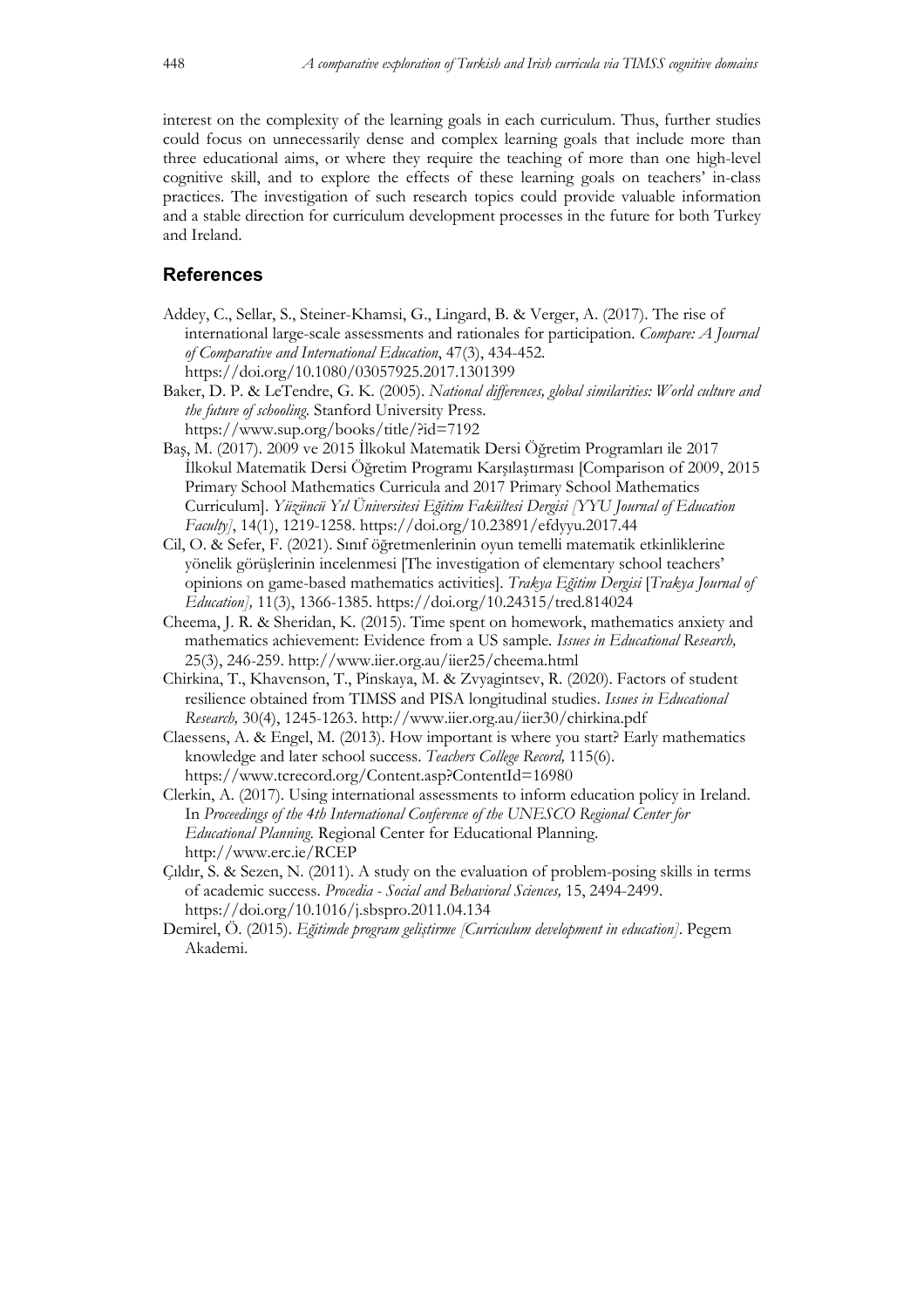- Department of Education and Skills (2011). *Literacy and numeracy for learning and life: The National Strategy to improve literacy and numeracy among children and young people 2011-2020*. https://www.curriculumonline.ie/getmedia/f4b76380-9c0c-4543-aa6bf4e7074597e2/HMP7\_Literacy\_and\_Numeracy\_Strategy\_English.pdf
- Department of Education and Skills (2017). *Literacy and numeracy strategy 2011-2020: Interim Review 2011-2016; New Targets 2017-2020.* https://assets.gov.ie/24960/93c455d4440246cf8a701b9e0b0a2d65.pdf
- English, L. D. (2001). Problem-posing research: Answered and unanswered questions. In R. Speiser, C. A. Maher & C. N. Walter (Eds.), *Proceedings of the Twenty-Third Annual Meeting of the North American Chapter of the International Group for the Psychology of Mathematics Education* (Vol. I, pp. 91-22). Utah Press. https://eric.ed.gov/?id=ED476613
- Greaney, V. & Kellaghan, T. (2008). *National assessments of educational achievement: Vol. 1. Assessing national achievement levels in education*. The World Bank.
- Gür, B. S., Celik, Z. & Özoğlu, M. (2012). Policy options for Turkey: A critique of the interpretation and utilization of PISA results in Turkey. *Journal of Education Policy*, 27(1), 1-21. https://doi.org/10.1080/02680939.2011.595509
- İlhan, A. & Aslaner, R. (2019). 2005'ten 2018'e ortaokul matematik dersi öğretim programlarının değerlendirilmesi [Evaluation of middle school mathematics course curriculums from 2005 to 2018]. *Pamukkale Üniversitesi Eğitim Fakültesi Dergisi [PAU Journal of Education]*, 46, 394-415. https://doi.org/10.9779/pauefd.452646
- Johansson, S. (2016). International large-scale assessments: What uses, what consequences? *Educational Research,* 58(2), 139-148. https://doi.org/10.1080/00131881.2016.1165559
- Johansson, S. & Hansen, K. Y. (2018). Are mathematics curricula harmonizing globally over time? Evidence from TIMSS national research coordinator data. EURASIA Journal of Mathematics, Science and Technology Education, 15(2), Article em1656. https://doi.org/10.29333/ejmste/99516
- Kandemir, M. (2015). Bilişsel gelişim [Cognitive development]. In Ş. Işık Terzi. (Ed.), *Eğitim Psikolojisi [Educational psychology]* (pp 79-135). Pegem Akedemi.
- Karakoç, G. (2019). *2018 yılında yenilenen ortaokul matematik dersi öğretim programına yönelik öğretmen görüşleri: Sakarya ili örneği [Teachers' views on the mathematics teaching program renewed in 2018]* [Master's thesis, Sakarya University, Turkey]. https://hdl.handle.net/20.500.12619/74525
- Laurens, T., Batlolona, F. A., Batlolona, J. R. & Leasa, M. (2017). How does realistic mathematics education (RME) improve students' mathematics cognitive achievement? *Eurasia Journal of Mathematics, Science and Technology Education*, 14(2), 569-578. https://doi.org/10.12973/ejmste/76959
- Lindquist, M., Philpot, R., Mullis, I. V. S. & Cotter, K. E. (2019). *TIMSS 2019 mathematics framework.* TIMSS & PIRLS International Study Center. https://timssandpirls.bc.edu/timss2019/frameworks/frameworkchapters/mathematics-framework/
- Mejía-Rodríguez, A. M., Luyten, H. & Meelissen, M. R. M. (2021). Gender differences in mathematics self-concept across the world: An exploration of student and parent data of TIMSS 2015. *International Journal of Science and Mathematics Education,* 19(6), 1229- 1250. https://doi.org/10.1007/s10763-020-10100-x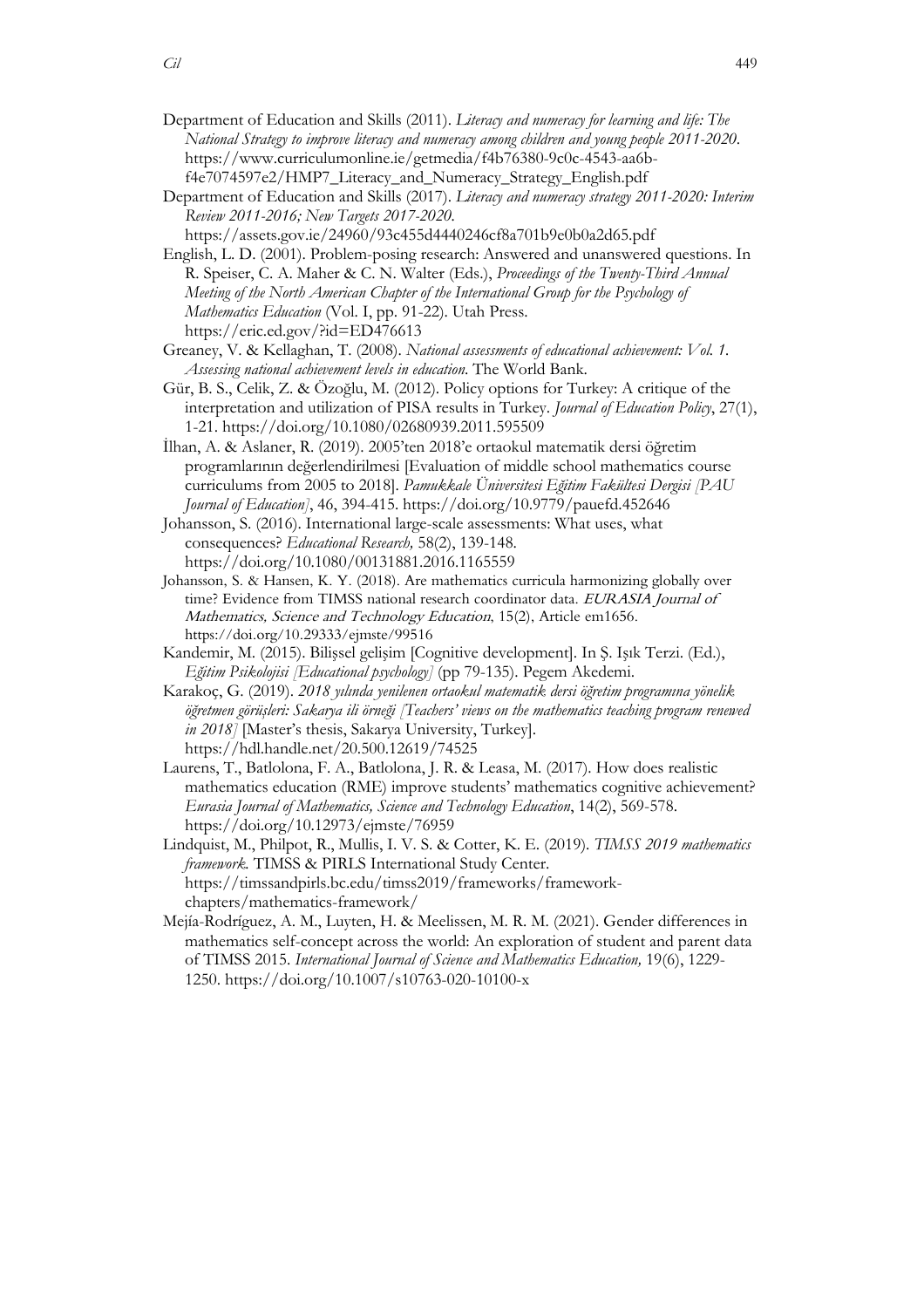- Martin, M. O., von Davier, M. & Mullis, I. V. S. (2020). *Methods and procedures: TIMSS 2019 technical report*. International Association for the Evaluation of Educational Achievement. https://timssandpirls.bc.edu/timss2019/methods/
- Merritt, J., Lee, M. Y., Rillero, P. & Kinach, B. M. (2017). Problem-based learning in K-8 mathematics and science education: A literature review. *Interdisciplinary Journal of Problem-Based Learning,* 11(2). https://doi.org/10.7771/1541-5015.1674
- Mersin, N. & Karabörk, M. A. (2021). The comparison of math textbooks in Turkey and Singapore in terms of technology integration. *International Journal of Curriculum and Instruction,* 13(1), 552-573. https://files.eric.ed.gov/fulltext/EJ1285814.pdf
- Miles, M. B. & Huberman, A., M. (1994). *Qualitative data analysis: An expanded sourcebook* (2nd ed.). SAGE. [4th ed.] https://au.sagepub.com/en-gb/oce/qualitative-dataanalysis-international-student-edition/book268752
- Milli Eğitim Bakanlığı (2016). *TIMSS 2015 ulusal matematik ve fen bilimleri ön raporu* [TIMSS 2015 national mathematics and science preliminary report]. https://odsgm-dot-meb-dotgov-dot-tr.gateway.web.tr/meb\_iys\_dosyalar/2017\_06/23161945\_timss\_2015\_on\_raporu.pdf
- Milli Eğitim Bakanlığı (2018a). *Matematik dersi öğretim programı* [Mathematics curriculum]. http://mufredat.meb.gov.tr/Dosyalar/201813017165445- MATEMATİK%20ÖĞRETİM%20PROGRAMI%202018v.pdf
- Milli Eğitim Bakanlığı (2018b). *2023 eğitim vizyonu* [2023 educational vision]. http://2023vizyonu.meb.gov.tr
- Milli Eğitim Bakanlığı (2020). *15-TIMSS 2019 Türkiye ön raporu* [Turkish preliminary report]. http://www.meb.gov.tr/15-timss-2019-turkiye-on-raporu/duyuru/22128
- National Council for Curriculum and Assessment (1999). *Mathematics: Primary School Curriculum.* https://www.curriculumonline.ie/getmedia/9df5f3c5-257b-471e-8d0ff2cf059af941/PSEC02\_Mathematics\_Curriculum.pdf
- Perkins, R. & Clerkin, A. (2020). *TIMSS 2019: Ireland's results in mathematics and science.* Educational Research Centre. http://www.erc.ie/documents/pisa2009pressrelease020412.pdf
- Perkins, R., Cosgrove, J., Moran, G. & Shiel, G. (2012). *PISA 2009: Results for Ireland and changes since 2000*. Educational Research Centre.

http://www.erc.ie/documents/pisa2009pressrelease020412.pdf Selçuk, Z. (2020). *Milli Eğitim Bakanı Selçuk, "TIMSS 2019" Türkiye Raporu' nun sonuçlarını açıkladı* [Minister of National Education Selçuk, announced the results of the "TIMSS 2019" Turkey Report]. *YouTube*, 8 December.

https://www.youtube.com/watch?v=KnegALVPrro&t=2s

- Sezer, R., Güner, N. & Ispir, O. (2012). Teachers' perspective on whether the mathematics reform will change Turkey's ranking in TIMSS. *Education*, 133(2), 391-411. https://www.thefreelibrary.com/Teachers%27+perspective+on+whether+the+mathe matics+reform+will+change+...-a0313160611
- Topçu, M. S., Erbilgin, E. & Arıkan, S. (2016). Factors predicting Turkish and Korean students' science and mathematics achievement in TIMSS 2011. Eurasia Journal of Mathematics, Science & Technology Education, 12(7), 1711-1737. https://doi.org/10.12973/eurasia.2016.1530a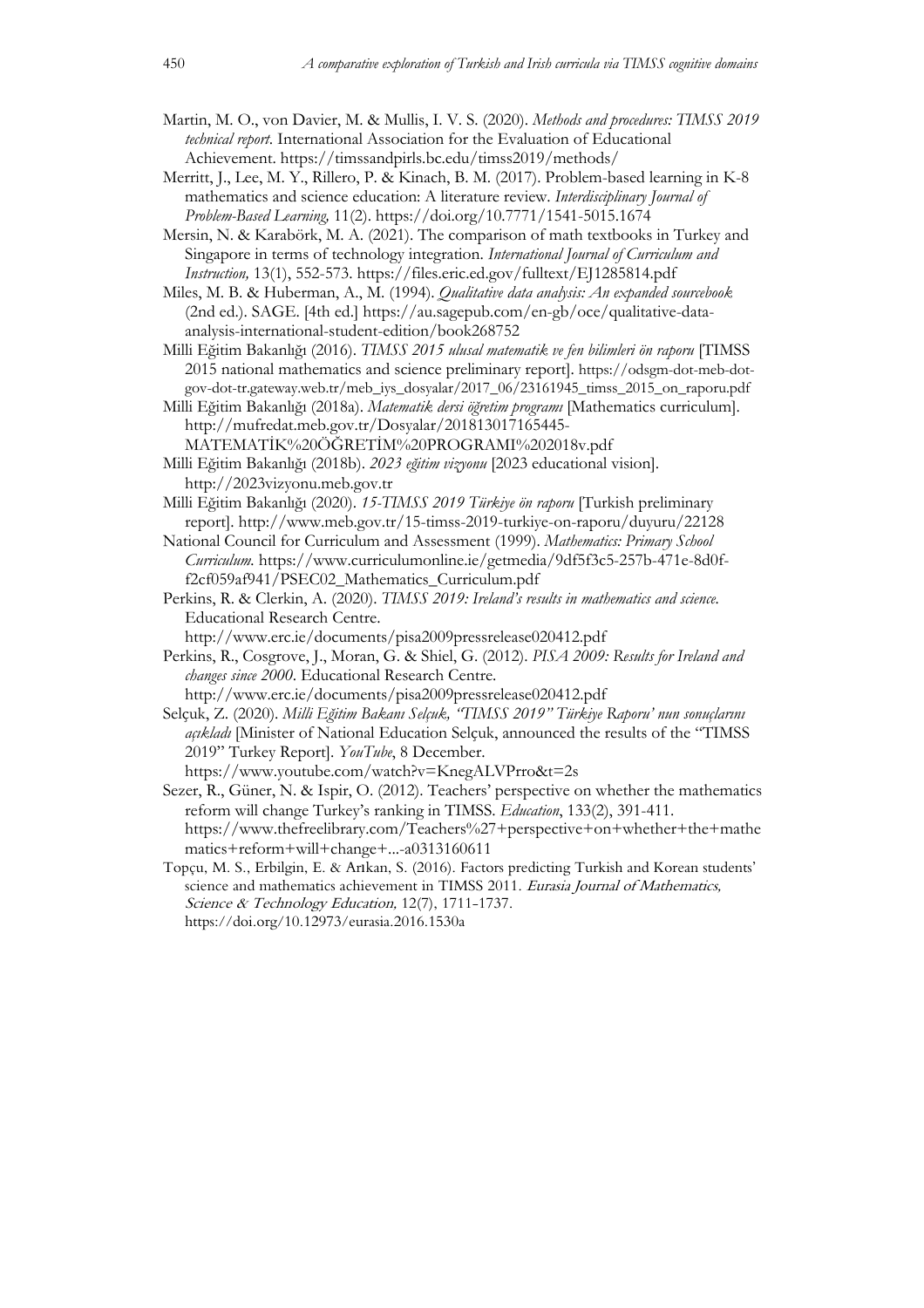- Turan, A. & Tabak, S. (2021). Sınıf Öğretmenlerinin İlkokul 4. Sınıf Matematik Dersi Öğretim Programına (2018) Yönelik Görüşleri: Bir Karma Yöntem Çalışması [Primary teachers' views on the 4th grade mathematics curriculum (2018): A mixed-method study]. *Milli Eğitim Dergisi [National Education Journal]*, 50(229), 463-491. https://doi.org/10.37669/milliegitim.659479
- Uzun, S., Bütüner, S. Ö. & Yiğit, N. (2010). 1999-2007 TIMSS Fen Bilimleri ve Matematik Sonuçlarının Karşılaştırılması: Sınavda En Başarılı İlk Beş Ülke-Türkiye Örneği [A comparison of the results of TIMSS 1999-2007: The most successful five countries-Turkey sample]. *İlköğretim Online [Elementary Education Online]*, 9(3), 1174-1188. https://dergipark.org.tr/en/pub/ilkonline/issue/8594/106902

# **Appendix A: TIMMS mathematics cognitive domains**

| Knowing   | Recall definitions, terminology, number properties, units of measurement,<br>geometric properties, and notation (e.g., $a \times b = ab$ , $a + a + a = 3a$ ).                                                                               |
|-----------|----------------------------------------------------------------------------------------------------------------------------------------------------------------------------------------------------------------------------------------------|
|           | Recognise numbers, expressions, quantities, and shapes. Recognise entities<br>that are mathematically equivalent (e.g., equivalent familiar fractions,<br>decimals, and percentages; different orientations of simple geometric<br>figures). |
|           | Classify numbers, expressions, quantities, and shapes by common<br>properties.                                                                                                                                                               |
|           | Carry out algorithmic procedures for $+$ , $-$ , $\times$ , $\div$ , or a combination of these<br>with whole numbers, fractions, decimals, and integers. Carry out<br>straightforward algebraic procedures.                                  |
|           | Retrieve information from graphs, tables, texts, or other sources.                                                                                                                                                                           |
|           | Use measuring instruments; and choose appropriate units of measurement.                                                                                                                                                                      |
| Applying  | Determine efficient/appropriate operations, strategies, and tools for solving<br>problems for which there are commonly used methods of solution.                                                                                             |
|           | Display data in tables or graphs; create equations, inequalities, geometric<br>figures, or diagrams that model problem situations; and generate<br>equivalent representations for a given mathematical entity or relationship.               |
|           | Implement strategies and operations to solve problems involving familiar<br>mathematical concepts and procedures.                                                                                                                            |
| Reasoning | Determine, describe, or use relationships among numbers, expressions,<br>quantities, and shapes.                                                                                                                                             |
|           | Link different elements of knowledge, related representations, and<br>procedures to solve problems.                                                                                                                                          |
|           | Evaluate alternative problem-solving strategies and solutions.                                                                                                                                                                               |
|           | Make valid inferences on the basis of information and evidence.                                                                                                                                                                              |
|           | Make statements that represent relationships in more general and more                                                                                                                                                                        |
|           | widely applicable terms.                                                                                                                                                                                                                     |
|           | Provide mathematical arguments to support a strategy or solution.                                                                                                                                                                            |